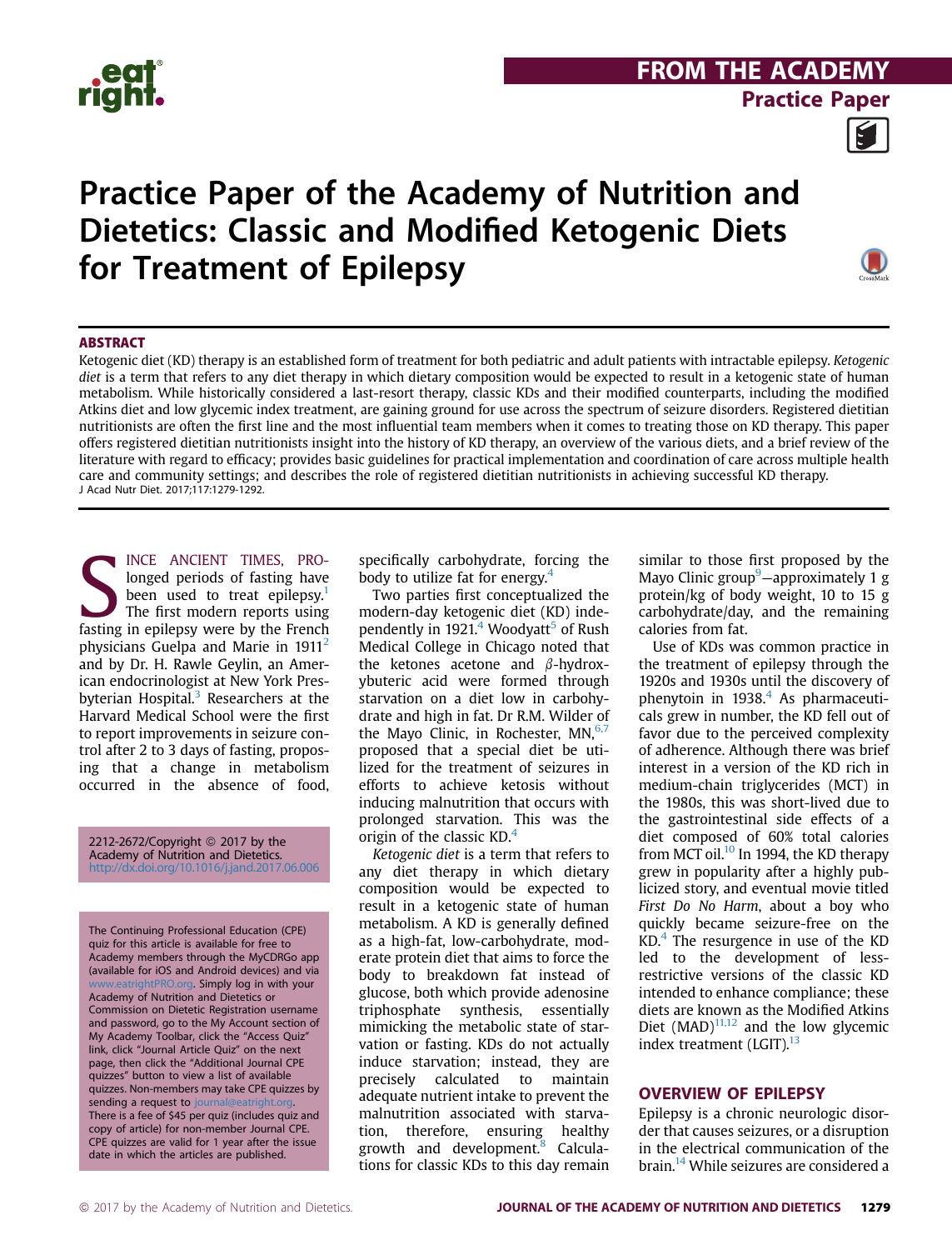symptom, epilepsy has been defined as having two or more unprovoked sei-zures at least 24 hours apart.<sup>[15](#page-12-0)</sup>

According to the Epilepsy Foundation, 65 million people have epilepsy worldwide, $14$  of which one-third are considered to have uncontrolled seizures that are refractory (uncontrollable) to standard medical treatment. $14$ Although the etiology is often unknown, possible causes outside of mitochondrial and genetic disorders include an insult to the brain, such as traumatic brain injury, central nervous system tumors, infections, and substance abuse. $14$ 

Determining the type, duration, and intensity of the seizures is important in the diagnosis and treatment of epilepsy. Classification can be complicated, although two broad categories exist primary generalized seizures and partial seizures. Primary generalized seizures involve the entire brain, beginning with widespread abnormal electrical activity, and can be characterized as either tonic-clonic or absence seizures. During tonic-clonic (convulsive) seizures, consciousness is lost and involuntary movement occurs, $14$  whereas during absence seizures, the individual may lose awareness and appear to be dazed.<sup>[14](#page-12-0)</sup> Partial seizures involve only one area of the brain, with symptoms varying depending on the area affected. Partial seizures can be classified as either

simple, where consciousness is maintained, or complex, where consciousness is lost, followed by a period of confusion. The type of seizure(s) and location of origin in the brain are often the main determinant of treatment. $^{14}$ While some seizures can be controlled by anti-epileptic drugs (AEDs), others are considered refractory, and may require treatment via alternative treatment modalities, including diet therapy, surgical resection, and vagal nerve stimulation.

#### **OVERVIEW OF KD THERAPY**

#### Potential Mechanisms of Action

Although mechanism(s) by which the KD impacts seizure control are not completely understood, results from rodent and human studies offer multiple hypotheses, which can be classified into two categories: 1) alterations in energy metabolism, including a decrease in glucose concentration with an increase in fatty acid oxidation and ketone production; and 2) alterations in neurotransmitter production, release and uptake.<sup>16-18</sup>

Alterations in Energy Metabolism. As dietary carbohydrates are reduced, blood glucose decreases and ketone levels rise. Figure 1 offers a visual depiction of differences in fuel sources between a typicalWestern diet and a KD. The KD reduces the supply of glucose,



Figure 1. Variation in primary fuel source between a typical Western diet and a ketogenic diet. On a traditional Western diet, blood glucose rises after carbohydraterich meals (left), while on a ketogenic diet, carbohydrate intake is limited to only small quantities of those with low glycemic response, resulting in rises in serum ketone concentrations (right).

decreasing glycolysis and due to adequate energy intake by way of fat consumption, prevents gluconeogenesis, resulting in increased  $\beta$ -oxidation, and a rise in ketone bodies, which become the main energy source for neurons.<sup>[16](#page-12-0)</sup> Decreased glycolysis alone has been found to play a role in seizure reduction, with increased seizure activity noted with reintroduction of carbohydrates and subsequent rise in glycolysis.<sup>[19](#page-12-0)</sup>

As carbohydrate intake decreases and fat intake increases on a KD, blood glucose stabilizes, and ketone production from both endogenous and dietary sources rise, offering a steady fuel source for the neurons, decreasing the likelihood of disruptions in energy availability. $8,17,19$  The liver produces three types of ketone bodies, including  $\beta$ -hydroxybutyrate (BOHB), which is measured in the serum; acetoacetate, measured in the urine; and acetone, measured on the breath.

Alterations in Neurotransmitters. The second mechanism by which KDs may reduce seizure activity is through alterations in neurotransmitters, in manners similar to AEDs in many cases. Ketone bodies, specifically acetoacetate and BOHB,<sup>20</sup> have been found to inhibit  $\gamma$ aminobutyric acid receptor-induced seizures.<sup>21</sup> KDs have been found to increase production and synaptic release of  $\gamma$ aminobutyric acid, thereby reducing neuronal excitation and seizure activity by decreasing the conversion of glutamate to aspartate, $22,23$  as well as potentially blocking neuronal uptake of glutamate through the presence of serum acetoacetate.<sup>20</sup> In addition, BOHB and acetoacetate may result in membrane hyperpolarization due to increases in adenosine triphosphate potassium channel activity, potentially reducing the release of neurotransmitters, and inhibition of action potentials. $^{22}$  Furthermore, ketones have been found to reduce reactive oxygen species and inflammation that results from seizure activity. $24$ 

Although no one mechanism has conclusively been deemed responsible for improved seizure control experienced with KD therapy, these mechanisms likely work in conjunction to control seizures in those who are affected by epilepsy.

#### Types of KDs

All KDs aim to reduce net carbohydrate intake and increase fat intake to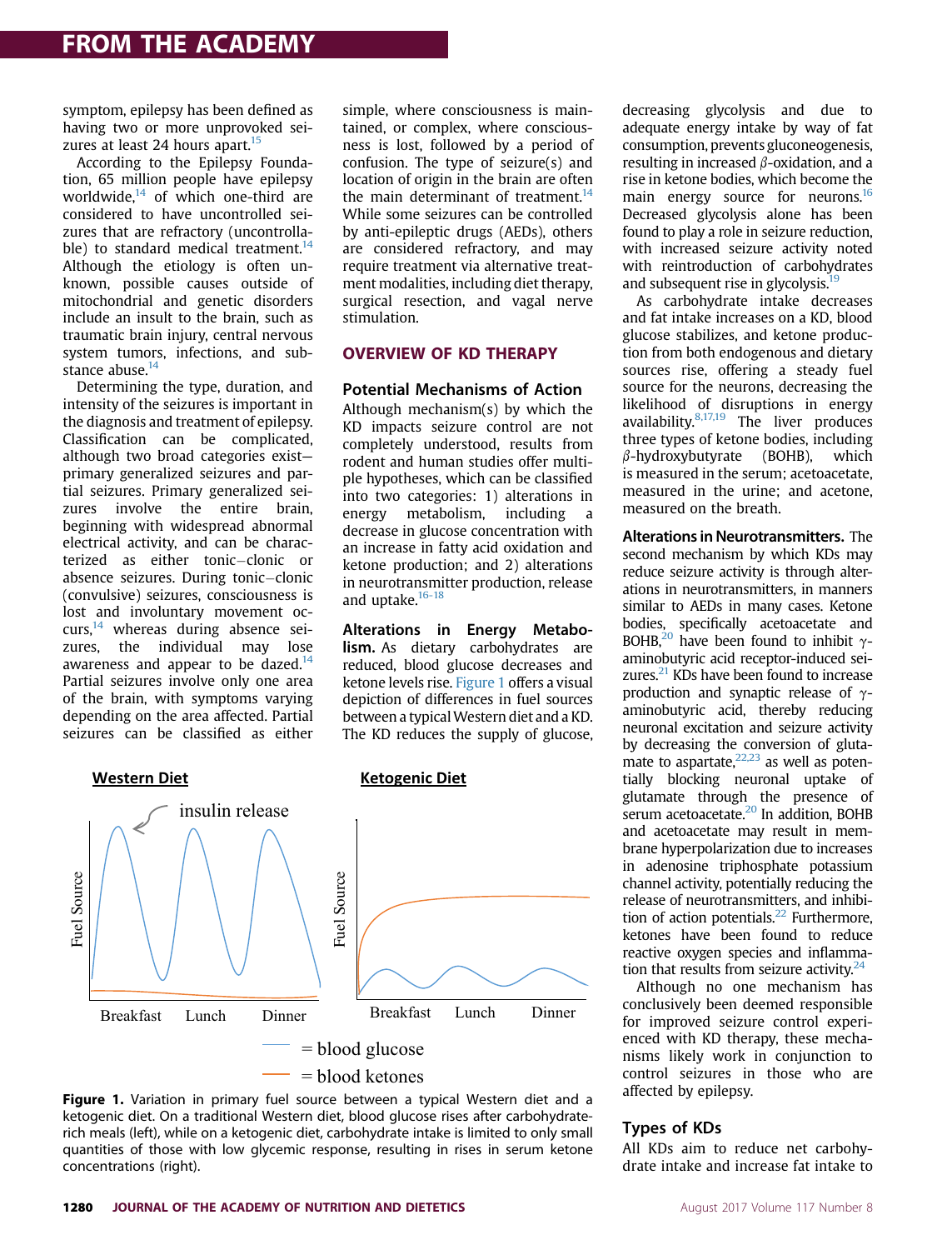alter energy metabolism. Several variations of the KD have been found to be successful in the treatment of epilepsy; including the classic KD, MAD, MCT diet, and LGIT. Macronutrient composition of each diet in comparison to the 2015-2020 Dietary Guidelines for Americans can be found in Table  $1,^{25,26}$  $1,^{25,26}$  $1,^{25,26}$  along with a sample 1,700-kcal menu for the classic KD, MAD, and LGIT in [Tables 2](#page-3-0), [3,](#page-4-0) and [4.](#page-5-0)

Classic KD and MCT Diet. The classic KD is the most restrictive, requiring all foods and beverages be carefully calculated and precisely weighed on a gram scale.<sup>[8,27](#page-12-0)</sup> The classic KD offers higher ketogenic potential and are prescribed as a ratio of grams of fat to combined grams of carbohydrate and protein, generally as 4:1 or 3:1, but also as low as 2:1, 1:1 ratios; while MAD, LGIT, and MCT, are typically ratios of 2:1 or 1:1. Ratios refer to grams of fat to combined grams of carbohydrate and protein (Table 1).

The MCT diet is more liberal in carbohydrates than the classic KD due to high intake of ketone-boosting MCTrich fats, comprising up to 60% of total calories with a slightly more liberal carbohydrate content. Consumption of MCTs results in higher ketogenic potential due to ease of digestion and absorption, as they do not require bile salts for digestion; instead, MCTs are absorbed directly through the enterocyte, rapidly transported into portal circulation, and subsequently converted to ketones by the liver. $8$  Use of the MCT diet is less common and sometimes limited by the unpleasant gastrointestinal side effects with consumption of high concentrations of MCT oil. Instead, smaller amounts of MCTs are incorporated into other versions of the KD to enhance ketosis. Due to limited use of the MCT diet, this paper will focus primarily on the classic KD, MAD, and LGIT.

MAD and LGIT. In the early 2000s, the MAD was first utilized at Johns Hopkins Hospital, and later the LGIT at Massachusetts General Hospital in efforts to ease implementation and adherence to KDs. These diets do not require gram scales; instead, portions are measured through standard household measurements. On the MAD, net daily carbohydrate intake is limited to 10 to 15 g for pediatric patients and 20 g among adolescents and adults, $11,12$  while on the LGIT, daily carbohydrates are limited to 40 to 60 g/ day from foods with a glycemic index <50 to prevent rapid changes in blood glucose and insulin levels. $13$  Carbohydrates are encouraged to come from foods with high fiber contents, such as nonstarchy vegetables, nuts, and seeds. Although protein is not restricted on either version, intake above the needs of the average adult  $(0.8 \text{ to } 1.2 \text{ g/kg})$ actual or adjusted weight for an adult)<sup>[28](#page-12-0)</sup> or above the dietary reference intake for age in pediatrics and adolescents may impact ability to maintain ketosis. Fat is encouraged on the MAD diet and the LGIT, ideally composing 60% to 70% of total calories. $8,27$  Multivitamin and mineral supplementation is also recommended for patients on MAD and LGIT and will be discussed in greater detail later in the paper ([Figure 2](#page-6-0)).

#### **Efficacy**

Impact on Seizure Frequency. While a comprehensive review is beyond the scope of this paper, results from two recent reports $29,30$  offer insight into the benefits of KDs. Generally, efficacy is reported as a  $>50\%$  improvement in seizure frequency, which is consistent with measures of efficacy among pharmaceutical outcome research for epilepsy. The KD and its variations may be effective for approximately half of those who trial it for drug-resistant epilepsy. A randomized clinical trial published in  $2008^{29}$  $2008^{29}$  $2008^{29}$  revealed that 44% of children had  $\geq$ 50% improvement in seizure control. A systematic review of randomized controlled trials conducted among 427 children and adolescents indicate that when following a 4:1 classic KD, seizure freedom was observed in up to 55% of patients after 3 months of KD therapy and 85% re-ported seizure reduction.<sup>[30](#page-12-0)</sup> Seizure freedom was achieved in 10% of children following an MAD, with 60% reporting a reduction in seizure activity. Outcomes for adults are more challenging to generalize due to limited publications; however, findings from a recent meta-analysis indicate that among 270 adults with intractable epilepsy, 52% of those following a

| <b>Diet</b>                                              | Fat        | Carbohydrate | Protein   | Hospital admission  |
|----------------------------------------------------------|------------|--------------|-----------|---------------------|
|                                                          | -range (%) |              |           |                     |
| 2015-2020 Dietary Guidelines for Americans               | $20 - 35$  | $45 - 65$    | $10 - 35$ | No.                 |
| Ketogenic diet ratio <sup>b</sup>                        |            |              |           |                     |
| 4:1                                                      | 90         | $2 - 4$      | $6 - 8$   | Yes                 |
| 3:1                                                      | 85-90      | $2 - 5$      | $8 - 12$  | Varies <sup>c</sup> |
| 2:1                                                      | 80-85      | $5 - 10$     | $10 - 15$ | Varies <sup>c</sup> |
| Modified Atkins diet $(1:1 \text{ ratio}^b)$             | 60-65      | $5 - 10$     | $25 - 35$ | No                  |
| Low glycemic index treatment $(1:1 \text{ ratio}^b)$     | 60-70      | $20 - 30$    | $10 - 20$ | No                  |
| Medium-chain triglyceride diet (1:1 ratio <sup>b</sup> ) | 60-70      | $20 - 30$    | 10        | Yes                 |

<sup>a</sup>Based on data from The Charlie Foundation for Ketogenic Therapies<sup>[25](#page-12-0)</sup> and US Department of Health and Human Services.<sup>[26](#page-12-0)</sup>

b<br>Patio refers to grams of calories from fat: carbohydrate+protein.<br>SAdmission requirement may vany based on institution.

Admission requirement may vary based on institution.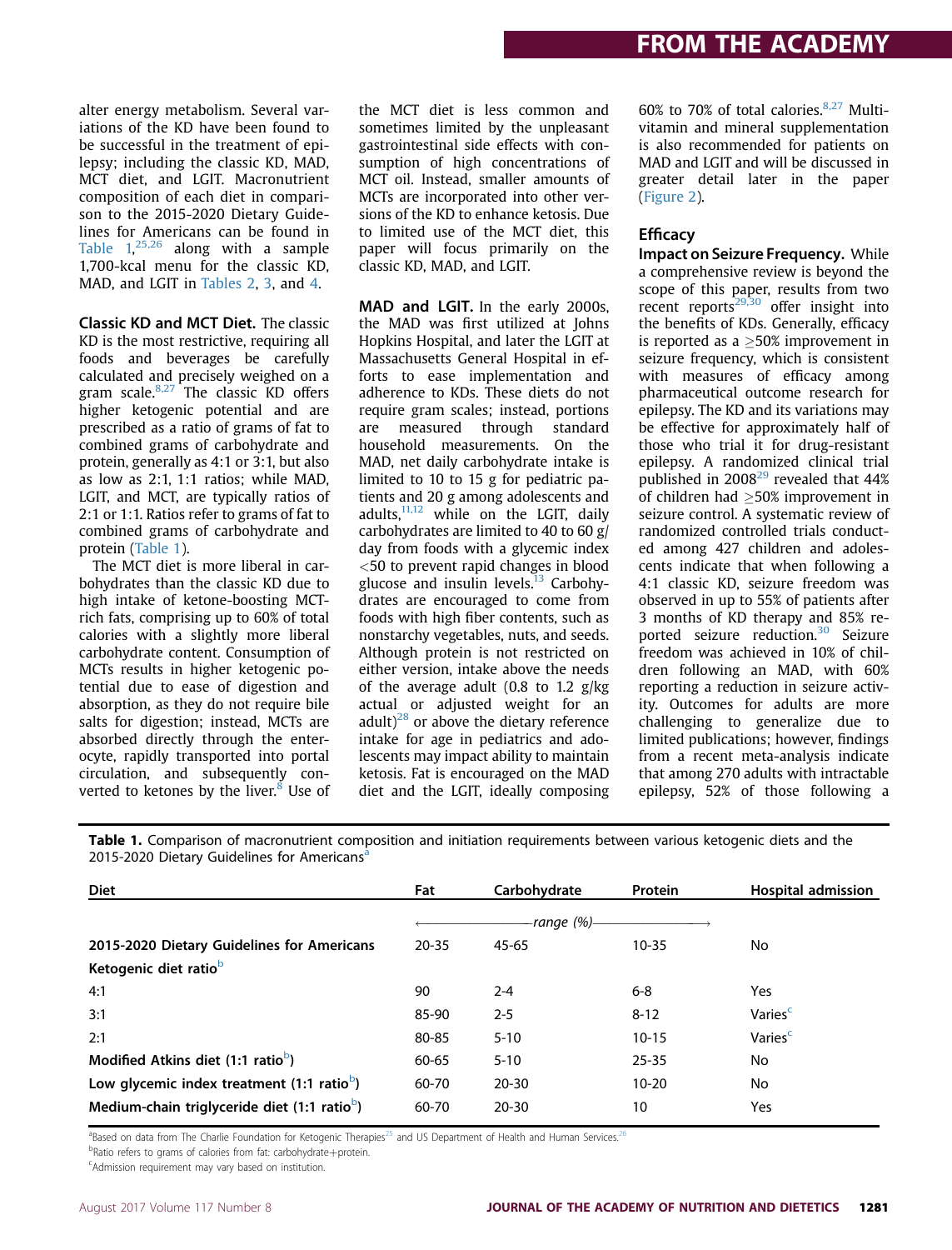<span id="page-3-0"></span>

| <b>Table 2.</b> Sample menu for the classic 3:1 ketogenic diet <sup>a</sup>                                                                                                                                                                                     |                           |                   |  |  |
|-----------------------------------------------------------------------------------------------------------------------------------------------------------------------------------------------------------------------------------------------------------------|---------------------------|-------------------|--|--|
|                                                                                                                                                                                                                                                                 | Grams net<br>carbohydrate | Fat<br>(in grams) |  |  |
| <b>Breakfast</b>                                                                                                                                                                                                                                                |                           |                   |  |  |
| Egg Scramble (To prepare: Melt butter in frying pan;                                                                                                                                                                                                            |                           |                   |  |  |
| scramble all items together on medium heat.)                                                                                                                                                                                                                    |                           |                   |  |  |
| 71 g raw egg mixed well                                                                                                                                                                                                                                         | 0.51                      | 6.75              |  |  |
| 17 g heavy cream                                                                                                                                                                                                                                                | 0.51                      | 6.12              |  |  |
| 28 g butter                                                                                                                                                                                                                                                     | 0.02                      | 22.71             |  |  |
| 29 g feta cheese                                                                                                                                                                                                                                                | 1.2                       | 6.17              |  |  |
| 21 g spinach                                                                                                                                                                                                                                                    | 0.3                       | 0.08              |  |  |
| 10 g mushrooms, chopped                                                                                                                                                                                                                                         | 0.23                      | 0.02              |  |  |
| 10 g olive oil                                                                                                                                                                                                                                                  | 0                         | 22.71             |  |  |
| <b>Breakfast Subtotal:</b>                                                                                                                                                                                                                                      | 2.76                      | 64.56             |  |  |
| Lunch                                                                                                                                                                                                                                                           |                           |                   |  |  |
| Cobb Salad (To prepare: Toss all salad ingredients<br>together in a bowl, top with olive oil and<br>red wine vinegar.)                                                                                                                                          |                           |                   |  |  |
| 72 g mixed greens                                                                                                                                                                                                                                               | 0.9                       | 0.22              |  |  |
| 18 g avocado, sliced                                                                                                                                                                                                                                            | 0.33                      | 2.77              |  |  |
| 68 g hard-boiled egg, chopped                                                                                                                                                                                                                                   | 0.76                      | 7.21              |  |  |
| 14 g finely chopped bacon                                                                                                                                                                                                                                       | 0.42                      | 6.3               |  |  |
| 15 g hard cheese shredded                                                                                                                                                                                                                                       | 0.27                      | 4.55              |  |  |
| 31 g olive oil                                                                                                                                                                                                                                                  | 0                         | 31                |  |  |
| 15 g red wine vinegar                                                                                                                                                                                                                                           | 0                         | 0                 |  |  |
| Lunch Subtotal:                                                                                                                                                                                                                                                 | 2.68                      | 52.05             |  |  |
| <b>Dinner</b>                                                                                                                                                                                                                                                   |                           |                   |  |  |
| Chicken and Zucchini "Pasta" (To prepare:<br>Slice zucchini thinly into "noodles" and<br>sauté in olive oil. Mix half the pesto into the<br>zucchini and spread the other half on top<br>of chicken. Basil Pesto recipe available at<br>Ketodietcalculator.org) |                           |                   |  |  |
| 39 g baked chicken breast                                                                                                                                                                                                                                       | 0                         | 1.4               |  |  |
| 80 g sliced or spiraled zucchini                                                                                                                                                                                                                                | 1.69                      | 0.26              |  |  |
| 28 g olive oil                                                                                                                                                                                                                                                  | 0                         | 28                |  |  |
| 32 g basil pesto                                                                                                                                                                                                                                                | 0.62                      | 16.7              |  |  |
| Dinner Subtotal:                                                                                                                                                                                                                                                | 2.76                      | 46.36             |  |  |
| <b>Snacks</b>                                                                                                                                                                                                                                                   |                           |                   |  |  |
| Celery & Cream Cheese                                                                                                                                                                                                                                           |                           |                   |  |  |
| 10 g stalk of celery, sliced                                                                                                                                                                                                                                    | 0.14                      | 0                 |  |  |
| 30 g full-fat cream cheese                                                                                                                                                                                                                                      | 1.1                       | 10.3              |  |  |
| Snacks Subtotal:                                                                                                                                                                                                                                                | 1.24                      | 0                 |  |  |
| Daily Total:                                                                                                                                                                                                                                                    | 9.44                      | 173.27            |  |  |

<sup>a</sup>Approximate daily total: 1,700 kcal; 173.27 g fat : 9.44 g net carbohydrate + 45 g protein  $=$  3:1 diet ratio. Nutrition information obtained from: [www.ketodietcalulator.org](http://www.ketodietcalulator.org).

classic KD and 34% on the MAD experienced  $\geq$ 50% reduction in seizure frequency. $31$  The authors concluded that diet compliance (defined as either self-reported positive urinary ketosis or by diet recall) was higher among those followingMAD (56%) compared to classic KD  $(38\%)$ .<sup>[31](#page-12-0)</sup> While efficacy rates vary, possibly due to fluctuations in compliance, populations that may experience higher success rates include patients with West syndrome and Lennox Gastaut syndrome.<sup>28</sup> Generally, classic KDs offer slightly higher efficacy, however, compliance is greater among modified KDs, such as MAD and LGIT, and therefore may be a better long-term therapy, particularly among those older than 2 years of age.

Limitations. Although current research regarding efficacy of the KD on seizure control among the pediatric population has been well established, results among use for seizure control in adults are limited by small sample sizes, lack of randomization, heterogeneity, high attrition rate, short study duration, and lack of description of dietary intake. Larger randomized controlled trials using various types of KDs are needed to better describe the benefits of KD therapy, particularly among adults with epilepsy. More research is needed to describe other potential benefits and side effects of KDs, including impact on seizure severity, quality of life, and long-term effects on health, as these diets become more common among the adult population. In addition, a detailed description of actual foods consumed by those on a KD (vs simple macronutrient breakdown) is needed to better understand how to achieve success and provide the most healthful therapy with the fewest complications.

### KD Team Members

A well-trained, interdisciplinary team of health care practitioners is needed to initiate, manage, and best meet the complex and varying needs of patients on KD therapies. This team should include a neurologist and a nurse and registered dietitian nutritionist (RDN) both specializing in KDs, and should also include other clinical and community-based RDNs, epileptologists, nurses, nurse practitioners, pharmacists, social workers, case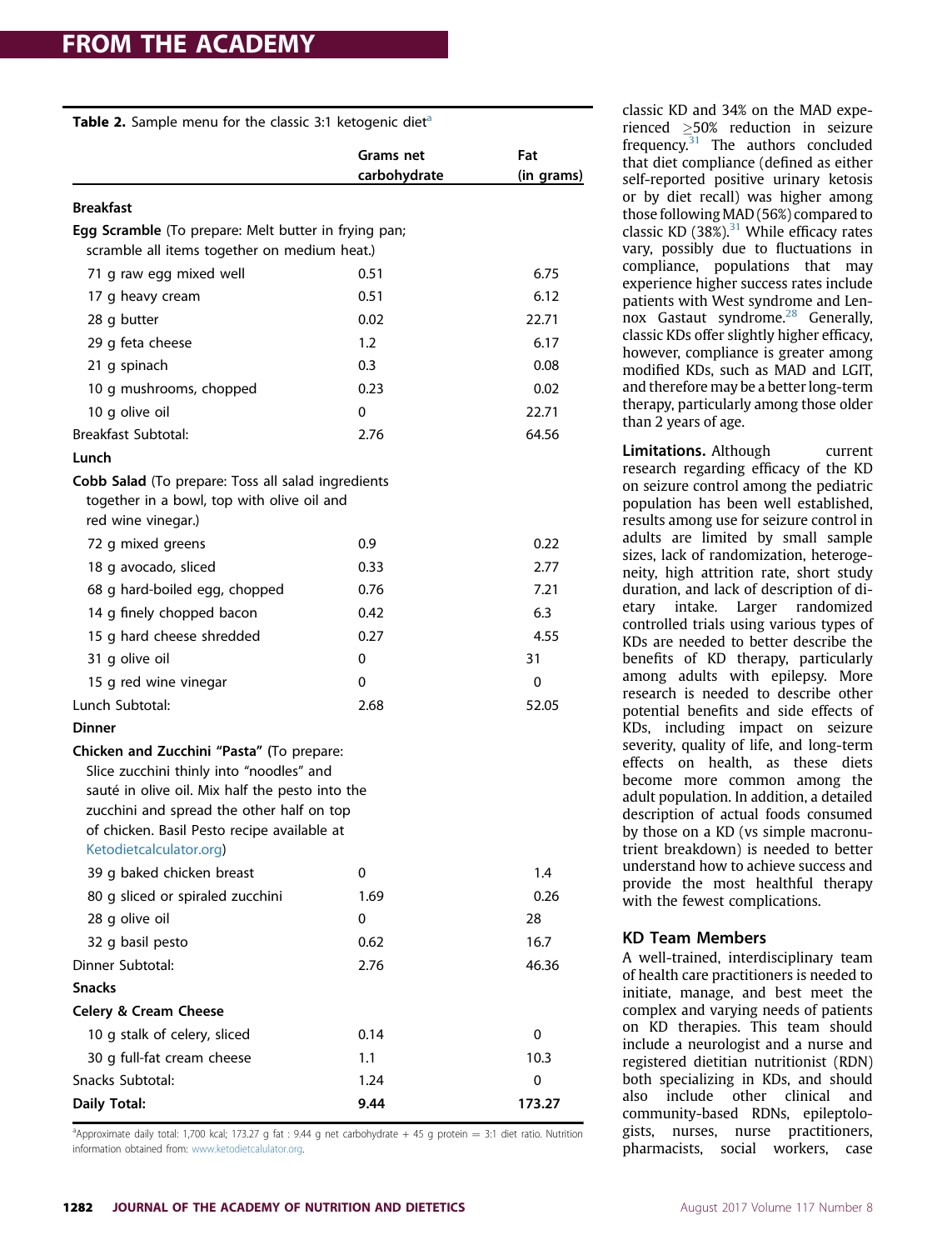<span id="page-4-0"></span>**Table 3.** Sample menu for the modified Atkins diet $^{\text{a}}$ 

|                                                                                                                                                                                                       | Grams net<br>carbohydrate | Fat<br>(in servings <sup>b</sup> ) |
|-------------------------------------------------------------------------------------------------------------------------------------------------------------------------------------------------------|---------------------------|------------------------------------|
| Breakfast                                                                                                                                                                                             |                           |                                    |
| Egg Scramble (To prepare: Melt butter<br>in frying pan; scramble all items<br>together on medium heat.)                                                                                               |                           |                                    |
| 2 large eggs                                                                                                                                                                                          | 1                         | 1                                  |
| 2 Tbsp heavy cream                                                                                                                                                                                    | $\frac{1}{2}$             | 1                                  |
| 1 Tbsp butter                                                                                                                                                                                         | 0                         | 1                                  |
| $\frac{1}{4}$ cup feta cheese                                                                                                                                                                         | 2                         | $\frac{1}{2}$                      |
| $\frac{1}{2}$ cup spinach                                                                                                                                                                             | $\frac{1}{2}$             | 0                                  |
| $\frac{1}{2}$ cup mushrooms, chopped                                                                                                                                                                  | 1                         | 0                                  |
| <b>Breakfast Subtotal:</b>                                                                                                                                                                            | 5                         | $3^{1/2}$                          |
| Lunch                                                                                                                                                                                                 |                           |                                    |
| Cobb Salad (To prepare: Toss all salad<br>ingredients together in a bowl, top<br>with olive oil and red wine vinegar.)                                                                                |                           |                                    |
| $1\frac{1}{2}$ cups mixed greens                                                                                                                                                                      | $\frac{1}{2}$             | 0                                  |
| $\frac{1}{2}$ cup avocado, sliced                                                                                                                                                                     | 2                         | 1                                  |
| 1 hard-boiled egg, sliced                                                                                                                                                                             | 1                         | $\frac{1}{2}$                      |
| 1 Tbsp finely chopped bacon                                                                                                                                                                           | 0                         | $\frac{1}{2}$                      |
| $\frac{1}{4}$ cup blue cheese or cheddar<br>cheese, shredded                                                                                                                                          | 1                         | 1                                  |
| 2 Tbsp olive oil                                                                                                                                                                                      | 0                         | 2                                  |
| 1 Tbsp red wine vinegar                                                                                                                                                                               | 0                         | 0                                  |
| Lunch Subtotal:                                                                                                                                                                                       | $4^{1/2}$                 | 5                                  |
| <b>Dinner</b>                                                                                                                                                                                         |                           |                                    |
| Chicken and Zucchini "Pasta" (To prepare:<br>Slice zucchini thinly into "noodles"<br>and sauté in olive oil. Mix half the<br>pesto into the zucchini and spread<br>the other half on top of chicken.) |                           |                                    |
| 1 medium baked chicken breast                                                                                                                                                                         | 0                         | 0                                  |
| 1 cup sliced or spiraled zucchini                                                                                                                                                                     | $2^{1/2}$                 | 0                                  |
| 1 Tbsp olive oil                                                                                                                                                                                      | 0                         | 1                                  |
| 2 Tbsp pesto                                                                                                                                                                                          | 1                         | 1                                  |
| Dinner Subtotal:                                                                                                                                                                                      | $3^{1/2}$                 | $\overline{2}$                     |
| Snacks                                                                                                                                                                                                |                           |                                    |
| Celery & Cream Cheese                                                                                                                                                                                 |                           |                                    |
| 1 stalk of celery, sliced                                                                                                                                                                             | 1                         | 1                                  |
| 2 Tbsp full-fat cream cheese                                                                                                                                                                          | 2                         | 0                                  |
| Sugar-Free Gelatin, $\frac{1}{2}$ cup                                                                                                                                                                 | $\frac{1}{2}$             | 0                                  |
| Snacks Subtotal:                                                                                                                                                                                      | $3^{1/2}$                 | 1                                  |
| Daily Total:                                                                                                                                                                                          | $16^{1/2}$                | $11^{1/2}$                         |

<sup>a</sup>Approximate daily total: 1,700 kcal, 16<sup>1</sup>/<sub>2</sub> g net carbohydrate, 75 g protein, 150 g fat (11<sup>1</sup>/<sub>2</sub> servings).<br><sup>b1</sup> serving=14 g of fat <sup>b</sup>1 serving=14 g of fat.

managers/discharge planners, and families. Case managers can be an important part of the diet therapy team when it comes to planning for patient discharge and establishing connections with durable medical equipment providers for patients receiving enteral or parenteral nutrition to ensure necessary product and equipment is provided. In some settings, the nutrition and dietetics technician, registered, under the supervision of the RDN, can function in support of the RDN by working as a liaison between foodservice and the RDN concerning the delivery of food and nutrition services to patients on KD therapy.

Successful KD implementation requires good interaction among the KD team, the patient, and his or her support systems. The importance of caregivers and family support is critical for success. They provide not only social support and encouragement, but often implement the KD, and therefore must have a firm grasp on not only the diet, but also how to identify and act quickly to minimize symptoms of intolerance and prevent a potential complication.

#### **PRACTICAL IMPLEMENTATION**

In 2009, the International Ketogenic Diet Study Group published guidelines for the clinical management of children receiving the  $KD^{32}$ ; however, these have not been updated and do not include specific recommendations for adults undergoing KD therapy. Offering more guidance is the newly revised resource by Kossoff and colleagues<sup>[28](#page-12-0)</sup>: The Ketogenic and Modified Atkins Diets: Treatments for Epilepsy and Other Disorders, 6th edition. Much of the information in the following sections is based on recommendations from this resource from the Johns Hopkins group, as well as a manual published by The Charlie Foundation for Ketogenic Therapies, and was provided during ketogenic RDN training,  $33$  as well as the clinical experience of the authors.

#### Contraindications

It is crucial to assess patients for potential contraindications for KD therapy before initiation ([Figure 3\)](#page-6-0). Those with a history of certain metabolic disorders that limit fat metabolism or carnitine production should not be initiated on KD therapy.<sup>[32](#page-12-0)</sup>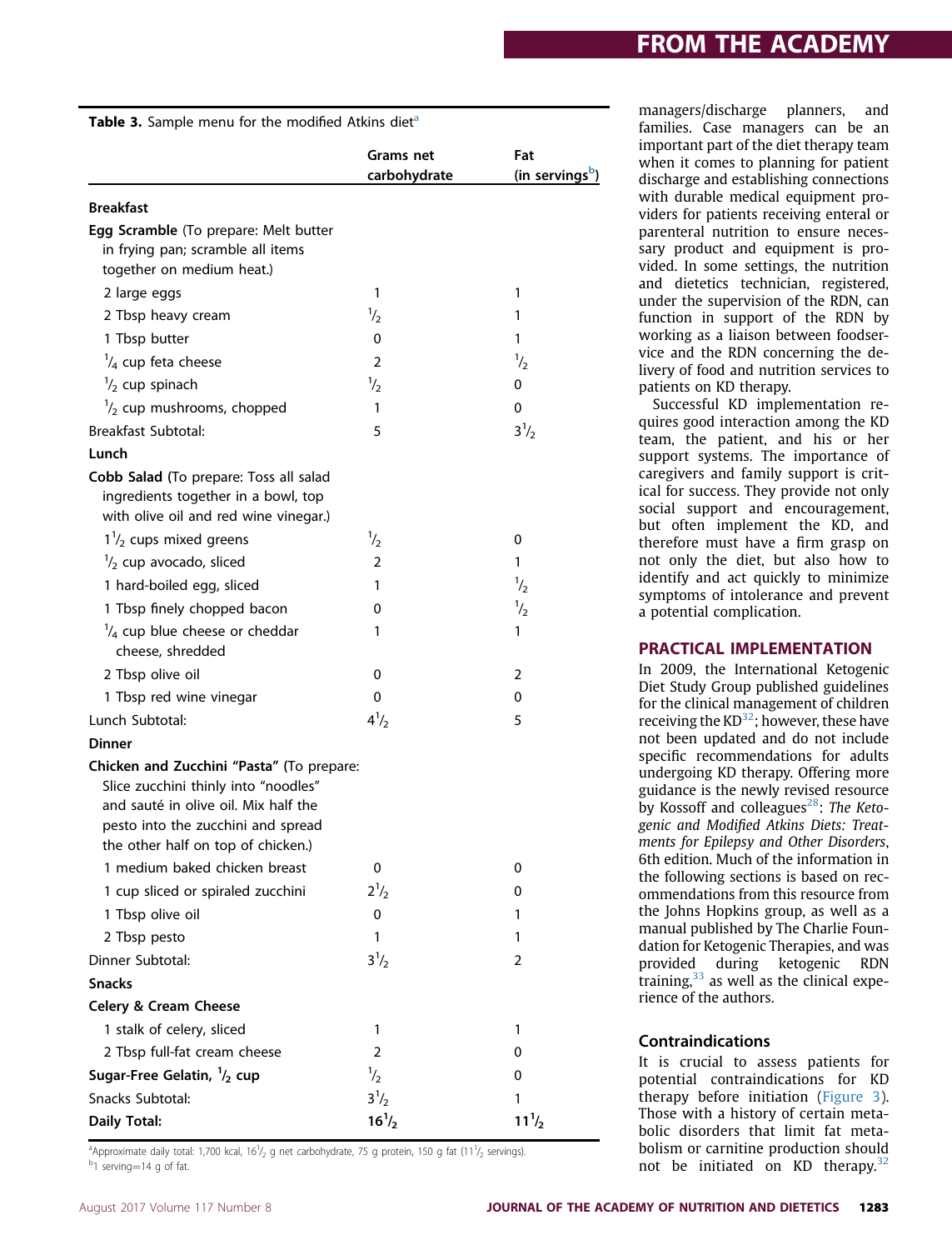<span id="page-5-0"></span>Table 4. Sample menu for the low glycemic index treatment<sup>a</sup>

|                                                                                                                                                                                                    | Grams net     | Fat<br>carbohydrate (in servingsb) |
|----------------------------------------------------------------------------------------------------------------------------------------------------------------------------------------------------|---------------|------------------------------------|
| <b>Breakfast</b>                                                                                                                                                                                   |               |                                    |
| Egg Scramble (To prepare: Melt butter in frying pan.<br>Scramble all items together on medium heat.)                                                                                               |               |                                    |
| 2 large eggs                                                                                                                                                                                       | 1             | 1                                  |
| 1 Tbsp heavy cream                                                                                                                                                                                 | $\frac{1}{2}$ | $\frac{1}{2}$                      |
| 1 Tbsp butter                                                                                                                                                                                      | 0             | 1                                  |
| $\frac{1}{4}$ cup feta cheese                                                                                                                                                                      | 2             | $\frac{1}{2}$                      |
| $\frac{1}{2}$ cup spinach                                                                                                                                                                          | $\frac{1}{2}$ | 0                                  |
| $\frac{1}{2}$ cup mushrooms, chopped                                                                                                                                                               | 1             | 0                                  |
| 1 medium grapefruit                                                                                                                                                                                | 18            | 0                                  |
| Breakfast Subtotal:                                                                                                                                                                                | 23            | 3                                  |
| Lunch                                                                                                                                                                                              |               |                                    |
| Cobb Salad (To prepare: Toss all salad ingredients<br>together in a bowl. Top with olive oil and<br>red wine vinegar.)                                                                             |               |                                    |
| $1\frac{1}{2}$ cups mixed greens                                                                                                                                                                   | $\frac{1}{2}$ | 0                                  |
| $\frac{1}{4}$ cup avocado, sliced                                                                                                                                                                  | 1             | $\frac{1}{2}$                      |
| 1 hard-boiled egg, sliced                                                                                                                                                                          | $\frac{1}{2}$ | $\frac{1}{2}$                      |
| 1 Tbsp finely chopped bacon                                                                                                                                                                        | 0             | $\frac{1}{2}$                      |
| $\frac{1}{4}$ cup blue cheese or cheddar cheese, shredded                                                                                                                                          | 1             | 1                                  |
| 1 Tbsp olive oil                                                                                                                                                                                   | 0             | 1                                  |
| 1 Tbsp red wine vinegar                                                                                                                                                                            | 0             | 0                                  |
| Lunch Subtotal:                                                                                                                                                                                    | 3             | $3^{1/2}$                          |
| <b>Dinner</b>                                                                                                                                                                                      |               |                                    |
| Chicken and Zucchini "Pasta" (To prepare: Slice<br>zucchini thinly into "noodles" and sauté in<br>olive oil. Mix half the pesto into the zucchini<br>and spread the other half on top of chicken.) |               |                                    |
| 1 medium baked chicken breast                                                                                                                                                                      | 0             | 0                                  |
| 1 cup sliced or spiraled zucchini                                                                                                                                                                  | $2^{1/2}$     | 0                                  |
| 1 Tbsp olive oil                                                                                                                                                                                   | 0             | 1                                  |
| 2 Tbsp pesto                                                                                                                                                                                       | 1             | 1                                  |
| Dinner Subtotal:                                                                                                                                                                                   | $3^{1/2}$     | 2                                  |
| <b>Snacks</b>                                                                                                                                                                                      |               |                                    |
| <b>Celery &amp; Cream Cheese</b>                                                                                                                                                                   |               |                                    |
| 3 small stalks of celery, sliced                                                                                                                                                                   | $\frac{1}{2}$ | 0                                  |
| 2 Tbsp full-fat cream cheese                                                                                                                                                                       | 1             | 1                                  |
| Yogurt & Strawberries                                                                                                                                                                              |               |                                    |
| 8 oz plain/unsweetened Greek yogurt (4% milkfat)                                                                                                                                                   | 8             | 1                                  |
| $\frac{1}{2}$ cup strawberry halves (mix into yogurt)                                                                                                                                              | 5             | 0                                  |
| Snacks Subtotal:                                                                                                                                                                                   | $14^{1/2}$    | 2                                  |
| <b>Daily Total:</b>                                                                                                                                                                                | 44            | $10^{1/2}$                         |

<sup>a</sup>Approximate daily total: 1,700 kcal, 44 g net carbohydrate, 75 g protein, 140 g fat (10<sup>1</sup>/<sub>2</sub> servings).<br><sup>b</sup>1 septing=14 g of fat  $b_1$  serving=14 g of fat.

Although not contraindications, additional factors to consider with suggested workup plans can be found in [Figure 4.](#page-7-0) Choosing the right candidate and involving the patient and family in selecting the most appropriate diet is crucial when implementing KD therapy in order to optimize compliance and prevent unintended complications [\(Figure 5\)](#page-8-0).

#### Initial Consultation

Initiation procedures based on diet type can be found in [Figure 6.](#page-9-0) Before KD implementation, a consultation between the patient and KD team is needed.<sup>[34](#page-12-0)</sup> During this consultation the team will conduct a full medical and nutritional assessment for appropriateness of KD therapy, as well as to determine the most appropriate diet. Social factors impacting diet are also considered at this time. While some patients arrive with a baseline understanding of KD therapy, the initial consult offers the KD team time to offer detailed KD education and guidelines, and establish both patient and team expectations. It is crucial to assess and confirm patient and/or caregiver comprehension of initiation protocols, required testing, and anticipated follow-up schedule to prevent confusion and complications.

Baseline Data: Anthropometric and Biochemical Values. It is imperative to obtain accurate baseline weight and height/length measurements to determine appropriate protein and energy requirements. These values are the basis on which individual diet regimens are calculated. Baseline biochemical values ([Figure 6\)](#page-9-0) are obtained to address abnormalities and screen for contraindications or areas of concern before KD therapy, as well as to be used as a comparison after diet implementation ([Figure 3\)](#page-6-0). $32$ 

Micronutrient Supplementation and Carbohydrate Composition of **Medications.** Supplementing with a daily multivitamin with minerals is recommended to ensure micronutrient needs are met. $28,32-35$  Those on higher ratio (3:1 and 4:1) KDs require supplementation with additional micronutrients based on age-appropriate dietary reference intakes ([Figure 2](#page-6-0)).<sup>28</sup> In addition, vitamin D supplementation is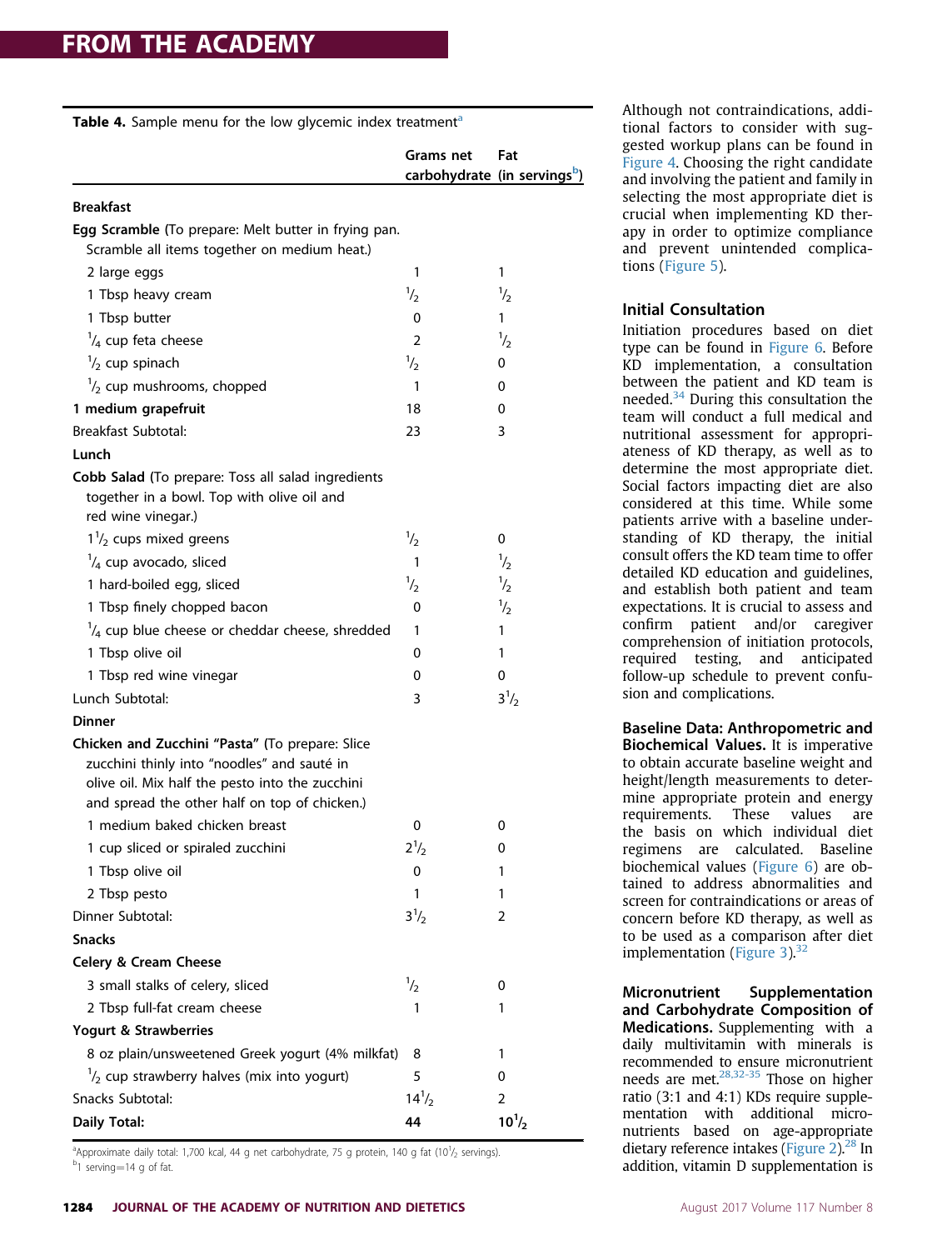#### <span id="page-6-0"></span>Recommended supplements:

- Multivitamin with minerals and trace minerals
- Calcium with vitamin D

#### Optional supplements to consider based on specific patient needs:

- Selenium
- Magnesium
- **Phosphorus**
- Vitamin D
- Iron
- Probiotic
- Ecosapentanoic acid/ docosahexaenoic acid
- Medium chain triglyceride oil
- Laxatives
- Carnitine
- Citrates
- Table salt/light salt
- Digestive enzymes

Figure 2. Dietary supplementation for patients on ketogenic diets. Based on data from Kossoff and colleagues,<sup>[32](#page-12-0)</sup> The Charlie Foundation for Ketogenic Therapies, $33$  and Neal and colleagues. $35$ 

recommended for those found to be deficient. Vitamin D deficiency is a potential side effect of certain AEDs.<sup>36</sup> Correction of the deficiency has been found to have an anticonvulsant effect[.37](#page-12-0) All supplements should be in tablet or powder form when possible to minimize carbohydrate consumption. Ketogenic formulas are available for enterally fed individuals and are fortified with micronutrients, but may need additional supplementation to meet the dietary reference intakes for age.

All medications must be assessed for carbohydrate content before and during KD therapy, as many can add significant carbohydrates, particularly when taken multiple times daily. $38$  In general, medications in liquid, syrup, and elixir formulations may contain carbohydrates in the form of sugars or sugar alcohols, and therefore, may disrupt ketosis. Pharmacists should be consulted for recommendations for low-carbohydrate formulations of medications when necessary.

### Initiation of KD Therapy

KD therapy can be initiated in both the inpatient and outpatient environments as long as the patient or caregiver is

- Primary carnitine deficiency
	- Carnitine palmitoyltransferase I or II deficiency
	- Carnitine translocase deficiency
	- $\beta$ -oxidation defects
		- <sup>B</sup> Medium-chain acyl dehydrogenase deficiency
		- o Long-chain acyl dehydrogenase deficiency
		- o Short-chain acyl dehydrogenase deficiency
		- o Long-chain 3-hydroxyacyl-CoA deficiency
		- o Medium-chain 3-hydroxyacyl-CoA deficiency
	- Pyruvate carboxylase deficiency
	- Porphyria

Figure 3. Absolute contraindications to using ketogenic diet therapies. Based on data from Kossoff and colleagues.<sup>[32](#page-12-0)</sup>

prepared and well informed and there is a system in place for the patient and caregiver to access the KD team in the event of an adverse effect. All forms of KD therapy necessitate an intensive educational session. Educational formats vary by institutions, with some providing one-on-one sessions, and others employing a classroom-based environment with multiple patients.

Planned Inpatient Admissions. The rationale behind admission for diet initiation is to manage potential acute side effects and provide ample time for education over multiple days. Historically, the classic KD is initiated in the inpatient setting with a variable period of fasting; however, research indicates that fasting does not improve efficacy and may increase the risk of side effects, potentially increasing length of hospital stay. $39,40$ 

Initiation of classic and MCT KD therapy occurs by gradually titrating macronutrient composition during the course of 3 to 4 days.<sup>[28](#page-12-0)</sup> The two initiation methods are as follows: 1) replace one traditional meal with a ketogenic meal on day 1, increasing to full KD therapy by day 3; or 2) increase the strength of the KD ratio daily as tolerated (1:1 ratio on day 1, then 2:1 ratio on day 2, and so forth, until goal ketosis is achieved). A slow KD introduction allows the gastrointestinal tract to acclimate to changes in macronutrient composition and induces ketosis gradually, which can be easier for the patient.

Diet initiation protocols for patients requiring enteral nutrition are similar to those who eat by mouth, providing a gradual increase in diet ratio. Multiple commercial ketogenic formulas are

available, although at this time none are hypoallergenic. Blenderized formulas are an option for the caregiver with the time and ability to prepare recipes designed by a ketogenic RDN on a daily basis. Many hospitals are not equipped to offer blenderized formulas in the hospital setting, therefore, a backup recipe using commercially produced modular components may be necessary during a hospital admission.

During admission, it is important to monitor for and treat symptoms of acidosis, hypoglycemia, and excessive or persistent ketosis (Figure 2). If acidosis occurs, supplemental bicarbonate should be provided. Antiepileptic medications that promote acidosis should be evaluated and adjusted, if able, and/or the diet ratio lowered. Thresholds for treating metabolic acidosis vary by institution (serum bicarbonate  $\langle 17 \rangle$  to 20 mEq/L), with acidosis generally treated with 2 to 3 mEq bicarbonate per kilogram of bodyweight. $32$  Blood glucose should be monitored every 4 to 8 hours with the goal of >40 to 50 mg/dL (>2.2 to 2.8 mmol/L), depending on facility protocol. Glucose levels <40 to 50 mg/dL  $\left($  <2.2 to 2.8 mmol/L) are treated with 15 to 30 mL juice and reassessed after 30 to 60 minutes.<sup>[33](#page-12-0)</sup> If hypoglycemia persists, the team should consider lowering the KD ratio or increasing calories.<sup>3</sup>

Blood and urine ketone monitoring during hospital admission, as well in the home environment, varies by institution. Assessment of urinary ketones (acetoacetate) may be less accurate than serum BOHB levels.<sup>[41,42](#page-12-0)</sup> Capillary BOHB has been found to have high sensitivity, specificity, and a positive predictive value for diabetic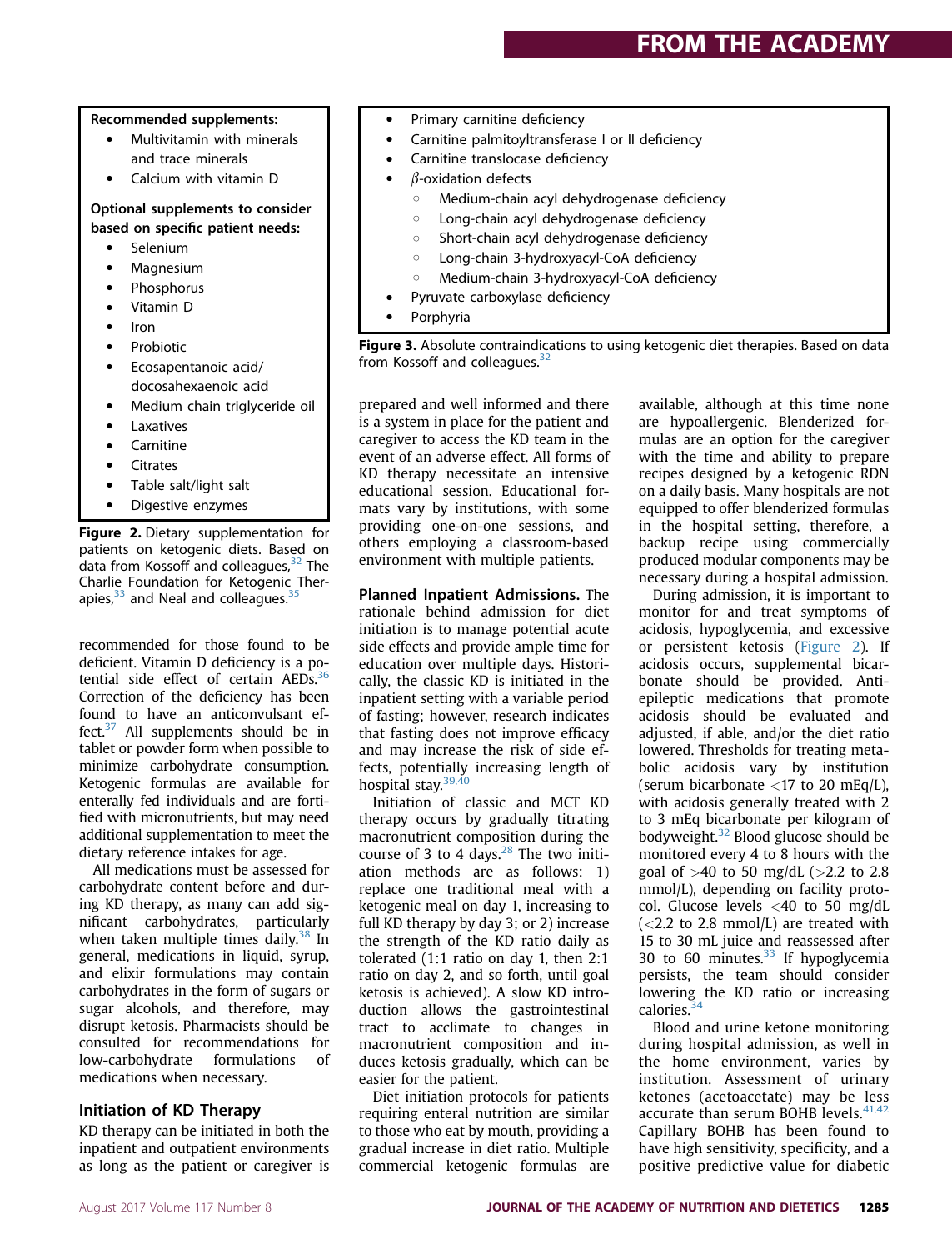<span id="page-7-0"></span>

| Concern                                                                                                                                                                                                                                                                        | <b>Suggested Workup</b>                                                                                                                                                                                                                                                                                                                                                                          |
|--------------------------------------------------------------------------------------------------------------------------------------------------------------------------------------------------------------------------------------------------------------------------------|--------------------------------------------------------------------------------------------------------------------------------------------------------------------------------------------------------------------------------------------------------------------------------------------------------------------------------------------------------------------------------------------------|
| Inability to maintain adequate nutrition or hydration<br>Failure to thrive<br>$\bullet$<br>Dysphagia<br>٠<br>Gastrointestinal issues (chronic diarrhea, vomiting,<br>$\bullet$<br>reflux)<br>Not able to meet fluid goals<br>٠<br>Extreme picky eating/limited food acceptance | Obtain gastrointestinal consult<br>٠<br>Obtain swallow evaluation<br>Consider need for gastrostomy tube placement<br>٠<br>Increase fat/kcal before initiation<br>$\bullet$<br>Trial of 4:1 ketogenic formula<br>٠<br>Provide recipes/foods to trial<br>٠<br>Behavioral feeding consult                                                                                                           |
| Concerning medical history<br>Extreme dyslipidemia<br>Cardiomyopathy<br>Renal disease/renal calculi<br>Liver disease<br>Baseline metabolic acidosis                                                                                                                            | Obtain cardiology, nephrology, or hepatology consult<br>for clearance<br>Adjust fluid minimums<br>٠<br>Add citrate, consider bicitrate to alkalize urine, avoid/<br>wean drugs like topiramate and zonisamide<br>Wean insulting medications if possible, increase fluid<br>minimums, consider beginning with lower diet ratio                                                                    |
| Social constraints<br>Access to food and kitchen<br>Caregiver support and compliance<br>Multiple caregivers/unstable home environment                                                                                                                                          | Connect family with social worker to discuss access to<br>٠<br>services, for example, but not limited to, durable<br>medical equipment, Special Supplemental Program for<br>Women, Infants, and Children, respite care, in home<br>supportive services and/or formula company's<br>assistance programs<br>Registered dietitian nutritionist can discuss meal/food<br>options feasible for family |

Figure 4. Considerations for determining appropriateness of initiation of ketogenic diet therapy and suggested further workup before diet initiation.

ketoacidosis, and negative predictive value for identifying diabetic ketoacidosis compared to urinary ketone testing, $42$  although no studies have been published comparing BOHB to urine ketones among patients receiving ketogenic therapy. In addition, urine ketones levels may be influenced by hydration status, $43$  as ketonuria has been found to have a small, negative association with urine osmolality, although this study was conducted in dogs. Generally, BOHB is assessed daily for level of ketosis during hospital encounters. Reference ranges for blood ketones (BOHB) can vary by laboratory, although the goal is positive ketosis.<sup>[28](#page-12-0)</sup> Not all patients experience symptoms of excessive ketosis, and therefore do not need to be treated. Persistent hypoglycemia or symptomatic excessive ketosis despite multiple interventions may be indicative of an underlying metabolic condition and warrants further investigation.

Emergent Admissions. Most admissions for KD initiation are planned; however, there are occasions where emergent KD therapy is warranted. Although limited, the available research for use of KD therapy for status epilepticus is promising in both pediatric<sup>[44](#page-12-0)</sup> and adult<sup>[45](#page-12-0)</sup> populations. Status epilepticus is defined as continuous or near-continuous seizure activity without returning to baseline neurologic functioning. $28$  KD therapy for status epilepticus appears to be most efficacious among those with underlying autoimmune and/or inflammatory conditions, such as infantile spasms (West syndrome) and febrile infection-related epilepsy syndrome.<sup>46</sup>

The goal of emergent KD therapy is to achieve ketosis as quickly as possible. $33$  As all fluids, medications, and supplements are transitioned to carbohydrate-free products (if available), the patient is gradually transitioned to full calories provided by the KD during the course of 1 to 3 days, generally via enteral nutrition support,[28,45,46](#page-12-0) achieving ketosis within 3 to 5 days. The KD should be provided at the highest ratio possible to achieve maximum ketogenic potential. Given the critical nature of status epilepticus and febrile infection-related epilepsy syndrome, minimum protein requirements may be temporarily sacrificed with the goal of achieving and maintaining ketosis. Levocarnitine may be initiated empirically for those receiving valproate or those found to have free carnitine deficiency, with dosing beginning at 50 mg/kg/day divided into three doses based on recommendations from The Charlie Foundation for Ketogenic Therapies manual.<sup>[33](#page-12-0)</sup> Carnitine supplementation can improve ketosis and may need to be continued for the duration of KD therapy. A complete metabolic panel and serum BOHB are monitored daily until ketosis is established and levels stabilize.

Initiation in the Outpatient Environment. Less-restrictive versions of the KD, such as 2:1 or 1:1 classic KD, MAD, and LGIT can be initiated in the home environment, however, this requires a well-informed patient with a good support system. To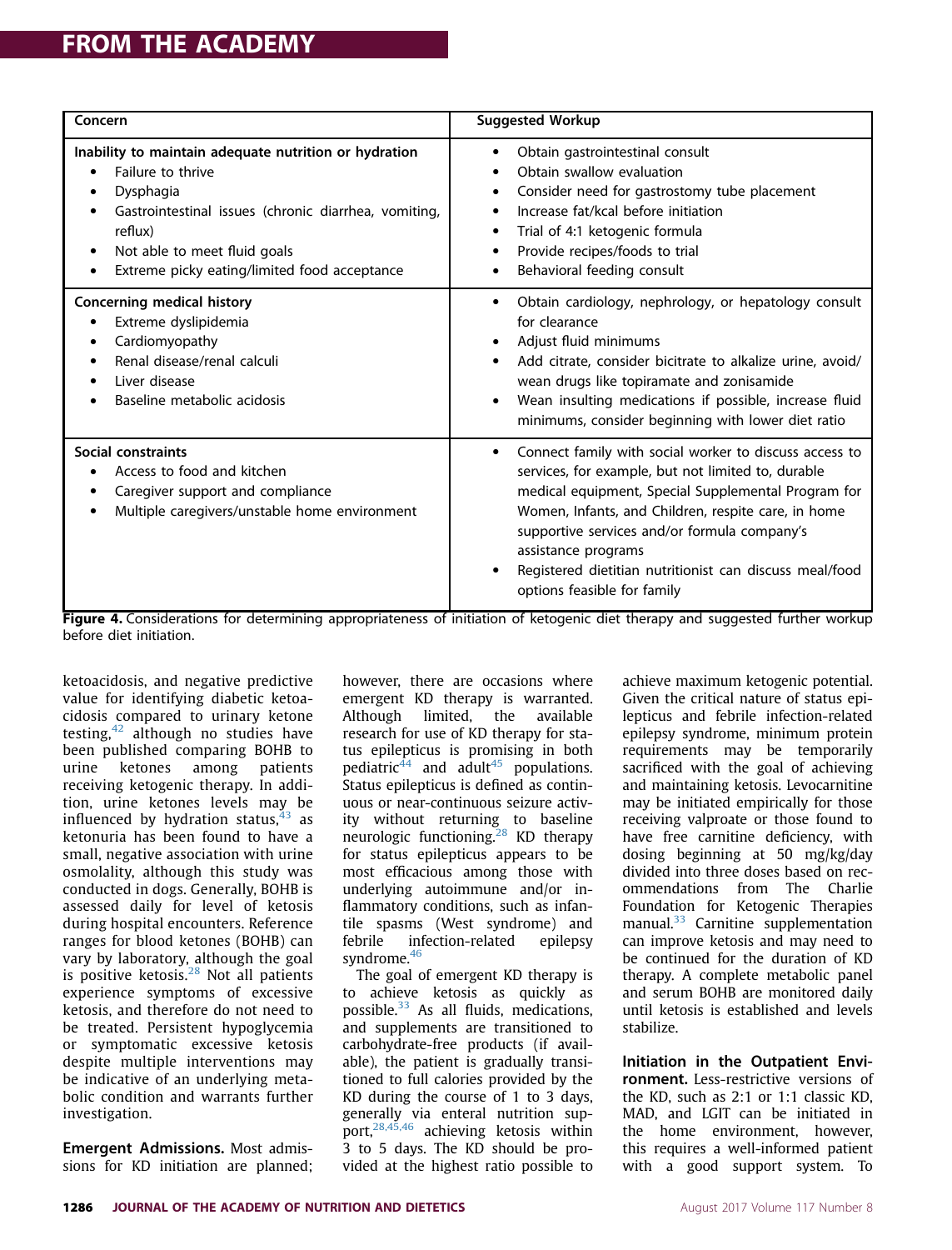<span id="page-8-0"></span>

**Figure 5.** Ketogenic diet (KD) therapy initiation decision tree. <sup>a</sup>MAD=modified Atkins<br>diet. <sup>b</sup>l GIT=low glycemic index treatment diet. <sup>b</sup>LGIT=low glycemic index treatment.

optimize success of home initiation, the patient, family, and/or caregivers must have a firm understanding of basic nutrition, an individualized diet prescription, as well as expectations and knowledge of how to manage potential complications, and have access to the KD team for any urgent issues.

Initiation of lower-ratio classic KD therapy in the outpatient home environment follows similar principals as their higher-ratio counterparts, and usually occurs during the course of several weeks. Success can be enhanced with close communication between the KD team and the patient or caregiver. For the classic KD, the diet is started at a 1:1 diet ratio with increases in the ratio weekly based on patient symptoms, tolerance to diet,

seizure control, and laboratory values. The diet can be maintained at the ratio found to offer seizure control.

Education, instruction, and initiation for the MAD and LGIT are similar and conducted in the outpatient environment. Patients are educated on how to identify sources of protein, fat, and carbohydrate, how to count grams of net carbohydrate (total grams of carbohydrate minus grams of fiber) for those following MAD, and to identify foods with a low glycemic index  $(<50)$ for those following LGIT, in an effort to prevent fluctuations in blood glucose and insulin levels. Each patient may be given an individualized diet prescription that specifies net carbohydrate, protein, and fat recommendations. Patients are encouraged to start the MAD

and LGIT therapies as tolerated over the course of a few days to weeks, depending on comfort level and tolerance.

Overall, monitoring in the home environment is less rigid than the inpatient setting. Some institutions require daily home blood glucose and blood ketone monitoring, while others simply monitor urine ketones daily, with the goal of moderate or large ketones. The gold standard for home ketone monitoring is blood ketone (BOHB) due to higher accuracy, which may be used to fine-tune the diet and achieve improved seizure control. $47$  When BOHB measurements are not possible due to financial burden, urine ketones measured daily may be utilized. Correlation to seizure control has been observed between urine and blood (BOHB) ketones at low values, although poor correlation has been noted at higher values[.48](#page-12-0) In addition, patients or caregivers are instructed to keep a log of daily dietary intake, weekly weight changes, and seizures, to help identify potential areas for improvement and minimize side effects.

Monitoring and Management. Monitoring and management strategies vary by institution, though they are generally more intense during the initial weeks and months of KD therapy. Those on a classic KD typically follow-up in an outpatient clinic with the KD team monthly for the first 3 months. Children under 1 year of age generally follow-up within 2 weeks, based on the clinical judgment of the KD team and individual institutional protocols.[32](#page-12-0) Follow-up for the MAD and LGIT generally occurs 1 to 3 months after initiation. Patients are encouraged to contact the KD team by phone or e-mail if questions arise. Follow-up timing is similar across diet types after 3 months. Assuming no complications are experienced and the diet maintains efficacy, monitoring continues to occur every 3 to 6 months for the duration of therapy, but is adjusted based on patient need to enhance compliance and tolerance. $28$ 

At each monitoring visit, a complete nutrition assessment is conducted to assess nutritional adequacy, and biochemical values are obtained until stable or the diet is discontinued to assess for potential complications ([Figure 6](#page-9-0)). Biochemical values are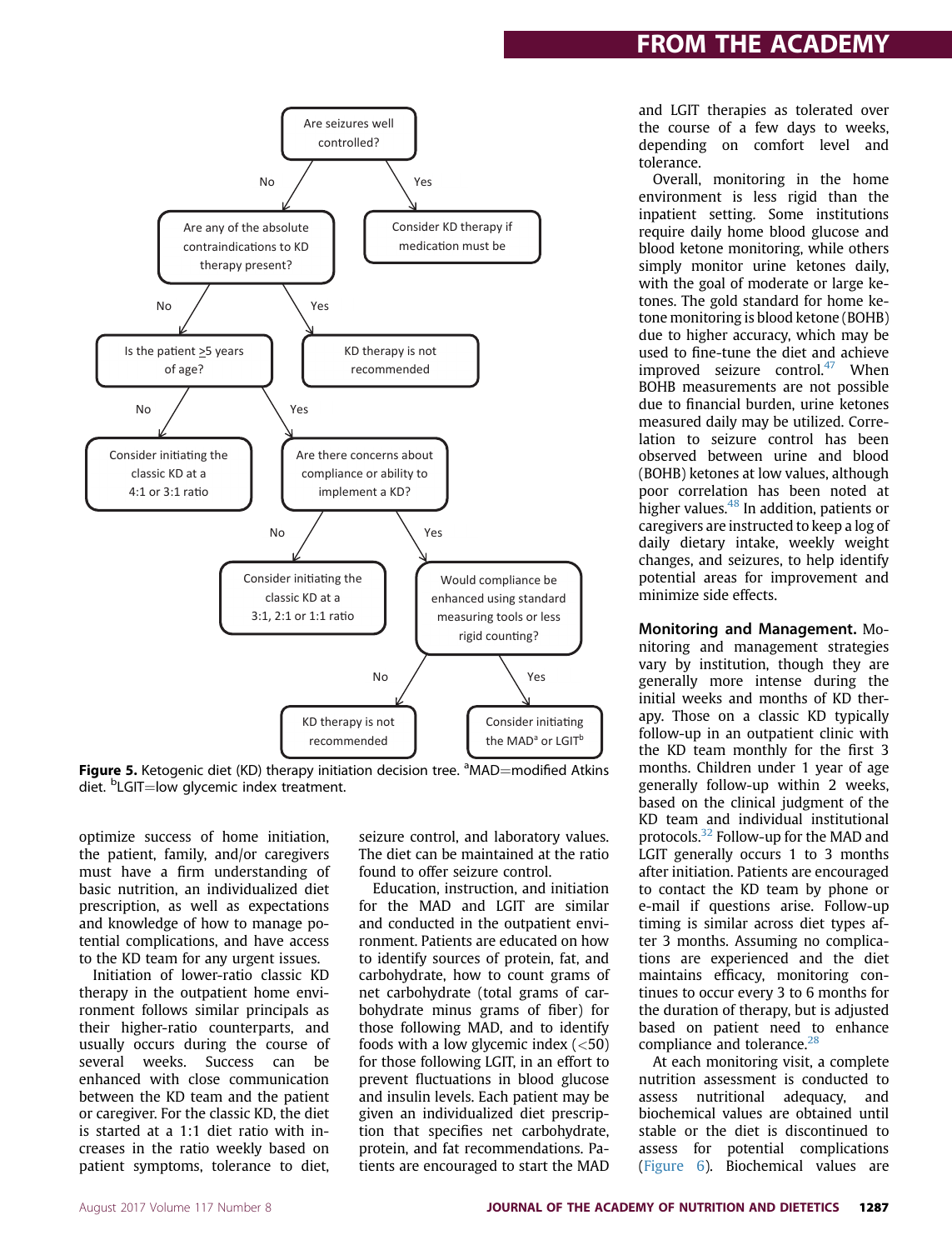<span id="page-9-0"></span>

| Laboratory values                      | Pre-diet<br>baseline | Daily during<br>admission | 1 and 3 mo post<br>diet initiation | Every 3 mo<br>until stable | Every 6 to<br>12 mo |
|----------------------------------------|----------------------|---------------------------|------------------------------------|----------------------------|---------------------|
| Urine organic acids                    | X                    |                           |                                    |                            |                     |
| Plasma amino acids                     | X                    |                           |                                    |                            |                     |
| Complete metabolic panel               | X                    | X                         | X                                  | $\mathsf{X}$               | X                   |
| Complete blood count with<br>platelets | X                    | X                         | X                                  | X                          | X                   |
| Liver profile                          | X                    |                           | $\pmb{\mathsf{X}}$                 | X                          | X                   |
| Ionized calcium                        | X                    |                           | X                                  | $\mathsf X$                | X                   |
| Magnesium                              | X                    |                           | X                                  | X                          | X                   |
| Phosphate                              | X                    |                           | X                                  | X                          | X                   |
| Pre-albumin                            | X                    |                           | X                                  | Χ                          | X                   |
| Lipid panel (fasting)                  | X                    |                           | X                                  | X                          | X                   |
| Vitamin D-3                            | X                    |                           |                                    | X                          | X                   |
| Free and total carnitine               | X                    |                           | X                                  | X                          | X                   |
| $\beta$ -hydroxybutyrate               | X                    | X                         | X                                  | X                          | X                   |
| Selenium                               | $\mathsf{X}$         |                           |                                    | $\mathsf{X}$               | X                   |
| Zinc                                   | $\mathsf X$          |                           | $\pmb{\mathsf{X}}$                 | X                          | X                   |
| Urinalysis                             | X                    |                           | X                                  | X                          | X                   |
| Urine calcium                          | X                    |                           | X                                  | X                          | X                   |
| Urine creatinine                       | X                    |                           | X                                  | X                          | X                   |
| Vitamins A, E, and B-12                |                      |                           |                                    | X                          | X                   |
| Copper                                 |                      |                           |                                    | Χ                          | $\mathsf X$         |
| Folate/ferritin                        |                      |                           |                                    | $\mathsf X$                | X                   |

Figure 6. Standard laboratory assessment recommendations throughout various states of ketogenic diet therapy. Protocols may vary by institution, individual patient, and diet type. Based on data from The Charlie Foundation for Ketogenic Therapies.<sup>3</sup>

monitored regularly for abnormal values. One value of particular concern for many RDNs starting patients on KD therapy is the potential impact of diet therapy on lipid profiles. While fluctuations are likely to occur initially, these values generally remain similar to baseline, or actually may improve on KD therapy, specifically increases in highdensity lipoprotein and reductions in triglyceride levels.[49-53](#page-12-0) Serum lowdensity lipoprotein values occasionally rise with KD therapy,  $54$  though it is unclear whether it is the particle number or size that increases. Among healthy adults following low-carbohydrate diets for weight loss, low-density lipoprotein values increase due to an increase in particle size.<sup>[55](#page-12-0)</sup> Larger, more buoyant low-density lipoprotein particles may be associated with a lower risk

for development of atherosclerosis.<sup>[56](#page-12-0)</sup> Among the general adult population, researchers report improvements in cardiovascular risk factors and management of type 2 diabetes when following low-carbohydrate diets $57-59$ ; however, it is unknown whether this remains true among those with epilepsy. Along with laboratory values, tolerance to diet, compliance, side effects, and weight trends are assessed. In the pediatric population, growth parameters are also monitored to assure that linear growth and weight gain increase proportionally over times with diet titrations as needed to ensure appropriate growth is maintained.<sup>[28](#page-12-0)</sup>

Diet efficacy is assessed at each clinic visit, and is determined based on patient or family expectations of KD therapy, carefully weighing the benefits with the challenges of following the KD when determining continuation. While seizure freedom is the ultimate goal, patients may report other factors that impact choice to continue KD therapy, even if seizure frequency is not dramatically improved. These factors may include experiencing shorter, milder seizures, improved postictal states (period of altered level of consciousness after a seizure), increased mental clarity, or improvements in cognition or level of alertness. If the decision is made to discontinue the diet based on overall challenges or lack of desired benefits, the KD should be weaned gradually.

Fine-Tuning. Before initiation, patients and families are asked to give a 3 month commitment to KD therapy.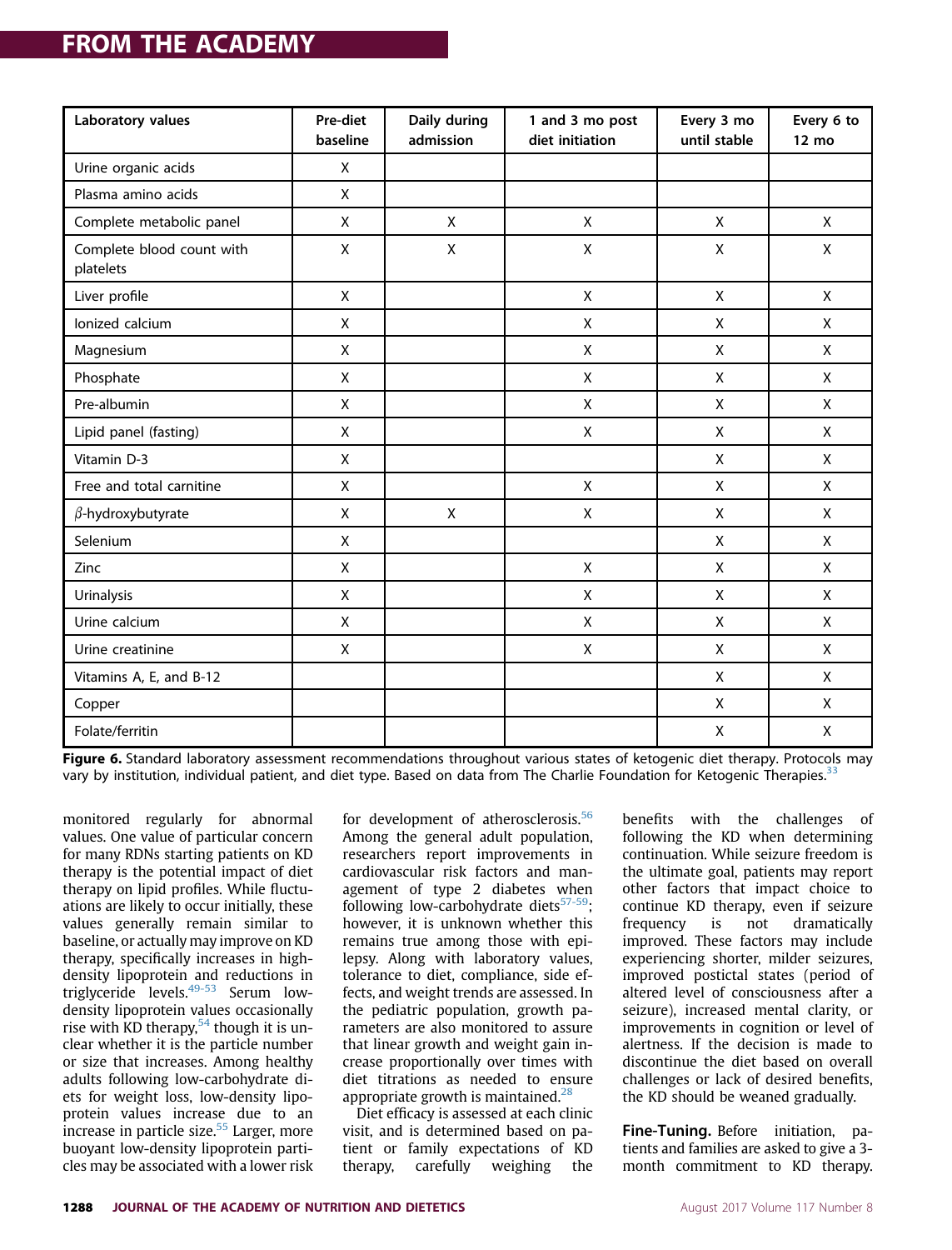During this period (and often beyond), fine-tuning will likely be required to enhance the efficacy of the KD. Evidence correlating ketone level and diet efficacy is limited<sup>47</sup>; however, some patients benefit from higher levels of ketosis, or increased blood ketone (BOHB) levels, while others at milder or lower levels. Therefore, ratios may be adjusted to optimize ketone levels and potentially diet efficacy, if necessary. MCT oil may also be gradually incorporated and titrated to enhance ketosis. For those experiencing undesirable weight change or large fluctuations in blood glucose or ketones, a calorie adjustment may be beneficial.<sup>34</sup> Monitoring of free carnitine levels and initiating supplementation may increase KD efficacy ([Figure 2\)](#page-6-0).<sup>[35](#page-12-0)</sup> For those on prolonged KD therapy, short periods of intermittent fasting may enhance ketosis and potentially increase efficacy.<sup>60</sup>

Adjusting for Tolerability and Enhancing Success. Mild side effects and tolerance concerns can occur during the first few days and weeks after KD initiation. Intolerance often presents as fatigue, headaches, nausea, constipation, hypoglycemia, or acidosis. If these symptoms occur, an oral citrate or sodium bicarbonate can be added to buffer acidosis, and/or the diet ratio can be decreased to improve tolerability and palatability. It is important to note that many oral citrate products contain significant amounts of carbohydrate, which must be calculated in the diet. The ketogenic and medical teams should work together to resolve the acidosis, potentially adjusting medication if necessary. Once tolerance has been established, the diet may be adjusted to increase ketogenic potential if needed for enhanced efficacy.

Close communication among the epilepsy nurse, ketogenic RDN, and patient or caregiver during the few weeks after initiation may enhance success, as compliance is the most important factor in successful KD implementation. Poor understanding and compliance will likely result in reduced efficacy and KD discontinuation. Offering encouragement via close monitoring and open lines of communication, as well as providing education materials, including sample meal plans and recommendations for eating outside of home and during social occasions, offer the patient support and

encouragement during times when noncompliance is most likely, and may enhance KD success. In addition, because undesirable gastrointestinal side effects are another common reason for diet discontinuation, offering recommendations to prevent these effects, such as methods for ensuring adequate fiber and fluid intake, can enhance compliance and KD maintenance.

For those receiving enteral nutrition support, initial KD administration via continuous feedings may be better tolerated with a transition to bolus feeds once tolerance has been established. Standard ketogenic enteral formulas and modular, such as MCT oil and protein powders, may be necessary to enhance ketosis and meet protein needs. Soy or peptide-based formulas are available if food allergies or malabsorption are of concern and, as discussed previously, blenderized KD enteral regimens may be utilized if desired by the family; however, close monitoring and calculation by a ketogenic RDN is needed to maintain appropriate KD ratio and micronutrient goals.

Weaning and Discontinuation. Length of KD therapy often dictates length of time over which the KD is weaned, and guidelines for weaning may vary by patient and/or institution. KD therapy is usually implemented for a minimum of 3 to 6 months. $32,35$  Patients generally follow KD therapy for several years. Many choose to continue the KD due to continued efficacy and/or improvements in other areas of life, such as mental clarity and alertness. $^{28}$  $^{28}$  $^{28}$  If compliance is not possible, the patient no longer wishes to continue KD therapy, or KD therapy is deemed ineffective early on, early discontinuation is possible.

Diet discontinuation should occur gradually and under continued supervision of the KD team to prevent the potential for rebound seizures.<sup>[32,35](#page-12-0)</sup> For those on KD therapy for fewer than 3 months, carbohydrate content can be increased gradually by 1 to 5 g net carbohydrate per week, or by a 0.5 to 1.0 decrease in diet ratio per week until ketosis is lost.<sup>[28,33](#page-12-0)</sup> For those on long-term therapy, this process should occur over the course of weeks to months. If seizures or other side effects occur with weaning, the KD should be

resumed at the last point where it was effective. Once ketosis is lost and if seizures remain stable with discontinuation, patients are encouraged to continue to adhere to an overall healthy diet low in processed foods, specifically sugars.

#### Role of the Ketogenic RDN

Ketogenic RDNs require highly specialized training to ensure appropriate implementation and monitoring of KD therapy. RDNs with demonstrated and documented education and training with KD therapy are an integral part of the multidisciplinary team, and are vital in designing and maintaining a successful KD program. Ketogenic RDNs are involved in every aspect of therapy, from assessing appropriateness of KD therapy, education, providing recommendations for KD regimen, initiation, management of symptoms, to diet discontinuation. Ketogenic RDNs' primary role is to safely and effectively design a KD to optimize seizure control; this requires careful diet manipulation and planning, and can be demanding, as there are often many questions and additional communication with the patient and caregivers.

Appropriate staffing ratios. Staffing ratios vary widely. Unfortunately, no documented consensus as to the optimal ratio of patients to RDNs exists; therefore, it is difficult to provide recommendations for the number of full-time equivalents that would be necessary to maintain a successful KD program. With the rigorous demands of maintaining patients on KD therapy and potential for frequent, emergent hospital admissions, it is beneficial to have a minimum of two trained and competent ketogenic RDNs on staff, including a ketogenic RDN with pediatric experience if the program includes pediatric patients.

Models for RDN Reimbursement. Reimbursement and staffing models for RDNs specializing in KD therapy have yet to be standardized; therefore, models across other RDN specialties may serve as a reference.<sup>[61](#page-13-0)</sup> Due to the need for highly specialized training, detailed diet education, close and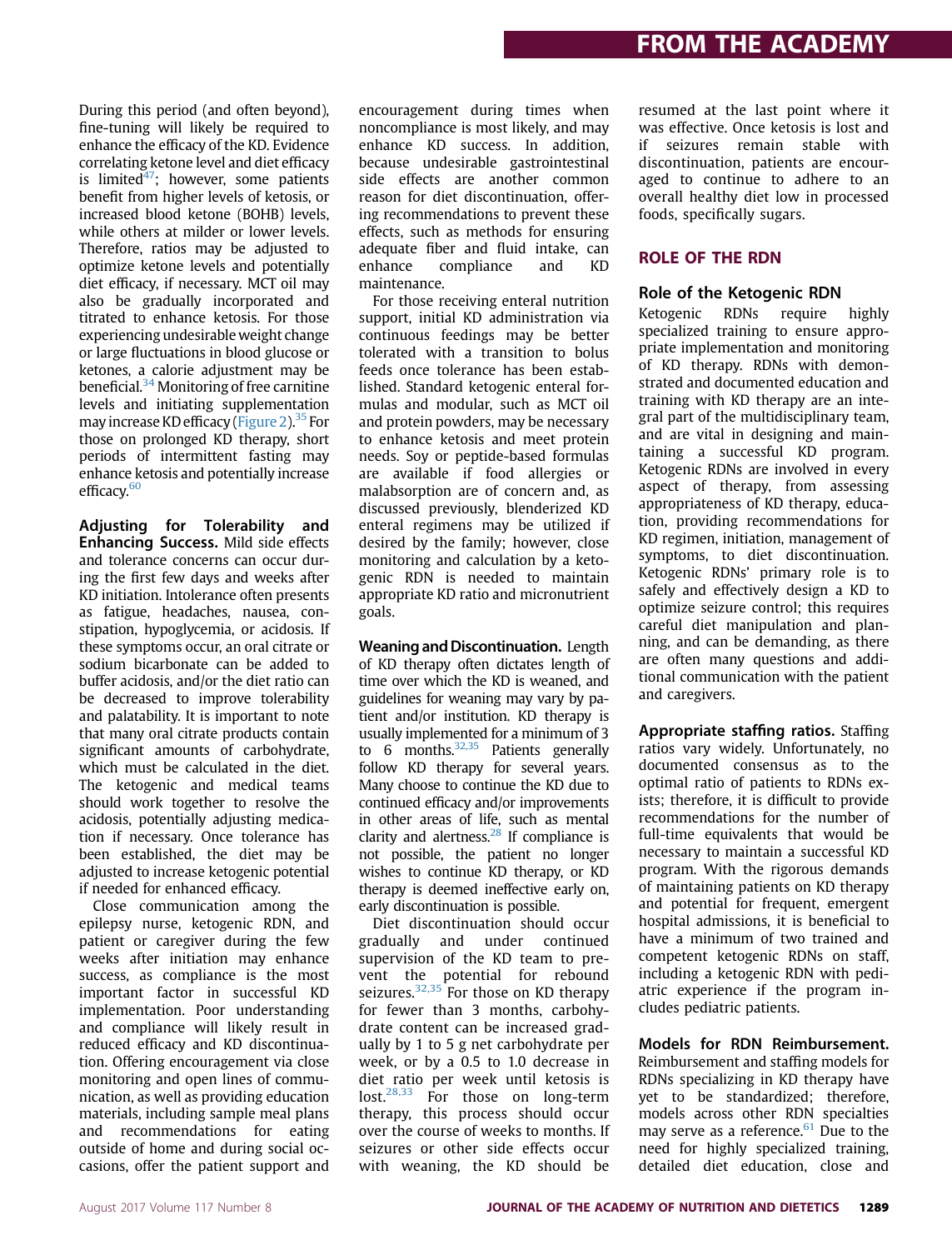<span id="page-11-0"></span>frequent monitoring, and risk for complications, ketogenic RDNs may spend more time with each patient, overall seeing fewer patients than standard RDNs. Inpatient models do not offer appropriate comparison, and most outpatient models may not appropriately categorize time involved to maintain a successful KD program. One major barrier for RDN reimbursement is the cost for care. Many clinics use a fee-for-service model in which insurance companies reimburse the clinic or clinician; however, this is only possible for an overall small number of diagnoses $62$  for which KD therapy is not included. Even for reimbursable diagnoses, frequency of RDN visits is limited, regardless of patient need and clinical judgment. Reimbursement for KD therapy poses additional consideration due to the time necessary for intensive education, particularly with patients who require a hospital admission or have limited nutrition knowledge.<sup>63</sup> Ongoing and further advocacy is critical to expand RDN reimbursement for KD therapy.

Cost-Savings Analysis. The RDN is an integral part of the KD team in both the inpatient and outpatient settings and may not only improve clinical outcomes, but also increase overall cost savings. $64$  While the cost benefit of RDN involvement on the KD team has not been established, use of KD therapy among children and adolescents with intractable epilepsy that experienced improved seizure control on KD therapy has resulted in an overall significant reduction in health care costs, including reduced medication costs when compared to pre-KD costs.<sup>[65-69](#page-13-0)</sup> Further research is warranted to determine the cost benefits of KD therapy overall, specifically examining the cost savings when ketogenic RDNs are part of the treatment team.

#### Care Coordination: From Clinic to Community

Each patient should be provided with multiple customized letters to share with other members of their medical support team. These letters help ensure that KD guidelines are followed in a variety of settings, and can vary based on the audience. Important information to include is not limited to fasting protocols, blood glucose and

- Academy of Nutrition and Dietetics Nutrition Care Manual: [www.nutrition](http://www.nutritioncaremanual.org) [caremanual.org](http://www.nutritioncaremanual.org)
- Kossof EH, Turner Z, Doerrer S, Cervenka MC, Henry BJ. The Ketogenic and Modified Atkins Diets: Treatment for Epilepsy and Other Disorders. 6th ed. New York: demosHEALTH; 2016.
- The Charlie Foundation for Ketogenic Therapies: [www.charliefoundation.org](http://www.charliefoundation.org)
- Matthew's Friends: [www.matthewsfriends.org](http://www.matthewsfriends.org)
- Carson Harris Foundation: [www.carsonharrisfoundation.org](http://www.carsonharrisfoundation.org)
- Carley Eissman Foundation: [www.carleyeissmanfoundation.com](http://www.carleyeissmanfoundation.com)
- Keto Hope Foundation: [www.ketohope.org](http://www.ketohope.org)
- KetoDietCalculator: <https://ketodietcalculator.org>
- Nutricia: [www.myketocal.com](http://www.myketocal.com)
- Cambrooke Therapeutics: [www.ketovie.com](http://www.ketovie.com)

Figure 7. Ketogenic references for registered dietitian nutritionists (RDNs). These resources were determined to provide quality ketogenic recommendations by RDNs practicing ketogenic diet therapy.

ketone ranges, avoidance of carbohydrate-containing medications (if possible in nonemergent situations), meal and fluid schedules, and ingredients and equipment necessary for dietary management. For school-aged children or adolescents or adults residing in managed-care environments, coordination between ketogenic RDNs and the school or home environment is essential for KD success.

RDNs in the community may interact with patients following a KD and must be informed on the basics outlined in this review. The knowledge of KD therapy needed for RDNs in the community may include basic understanding of how to achieve and maintain ketosis, monitor for complications, and when and how to contact ketogenic experts for further guidance. This is particularly important in the hospital environment, as the primary KD treatment team can offer recommendations and adjustments, as well as offer basic education for those unfamiliar with KD therapy. If initiation of KD therapy is desired, it is crucial for the RDN and health care teams unfamiliar with KD therapy to reach out to organizations, such as The Charlie Foundation for Ketogenic Therapies or Matthew's Friends, and local experts for guidance to find appropriate recipes, baking mixes, equipment, menu ideas, and cooking demonstration (Figure 7). If outpatient KD therapy is desired, RDNs are responsible for receiving appropriate training and demonstrated, documented competency from these organizations, or referring the patient to RDNs with KD training.

RDNs play a unique and critical role in the assessment, initiation, management, and treatment of patients following KD therapy. Once an area of nutrition rarely utilized and considered unfeasible for most patients, particularly adults, use of KD therapy is rapidly expanding. It is the responsibility of all RDNs to be knowledgeable on the basics of KD therapy, their potential role in management, and how to locate experts in the field, particularly as this effective and novel treatment expands outside the realm of epilepsy, including possible management of malignant brain tumors and other various forms of cancer, autism, Parkinson's disease, Alzheimer's disease, traumatic brain injuries, mitochondrial disorders, and for weight management.

#### **References**

- [Wheless JW. History and origin of the](http://refhub.elsevier.com/S2212-2672(17)30560-9/sref1) [ketogenic diet. In: Stafstrom CE, Rho JM,](http://refhub.elsevier.com/S2212-2672(17)30560-9/sref1) eds. [Epilespy and the Ketogenic Diet](http://refhub.elsevier.com/S2212-2672(17)30560-9/sref1). Totowa, [NJ: Humana Press, Inc; 2004:31-50](http://refhub.elsevier.com/S2212-2672(17)30560-9/sref1).
- 2. [Guelpa G, Marie A. La lute contre l](http://refhub.elsevier.com/S2212-2672(17)30560-9/sref2)'e' pilepse par la de' [sintoxication et par la](http://refhub.elsevier.com/S2212-2672(17)30560-9/sref2) re'e'[ducation alimentaire.](http://refhub.elsevier.com/S2212-2672(17)30560-9/sref2) Rev Ther Med Chir[. 1911;78:8-13](http://refhub.elsevier.com/S2212-2672(17)30560-9/sref2).
- 3. [Geyelin HR. Fasting as a method for](http://refhub.elsevier.com/S2212-2672(17)30560-9/sref3) [treating epilepsy.](http://refhub.elsevier.com/S2212-2672(17)30560-9/sref3) Med Rec. 1921;999: [1037-1039.](http://refhub.elsevier.com/S2212-2672(17)30560-9/sref3)
- 4. [Wheless JW. History of the ketogenic diet.](http://refhub.elsevier.com/S2212-2672(17)30560-9/sref4) Epilepsia[. 2008;49\(suppl 8\):3-5.](http://refhub.elsevier.com/S2212-2672(17)30560-9/sref4)
- 5. [Woodyatt RT. Objects and method of diet](http://refhub.elsevier.com/S2212-2672(17)30560-9/sref5) [adjustment in diabetes.](http://refhub.elsevier.com/S2212-2672(17)30560-9/sref5) Arch Intern Med. [1921;28\(2\):125-141.](http://refhub.elsevier.com/S2212-2672(17)30560-9/sref5)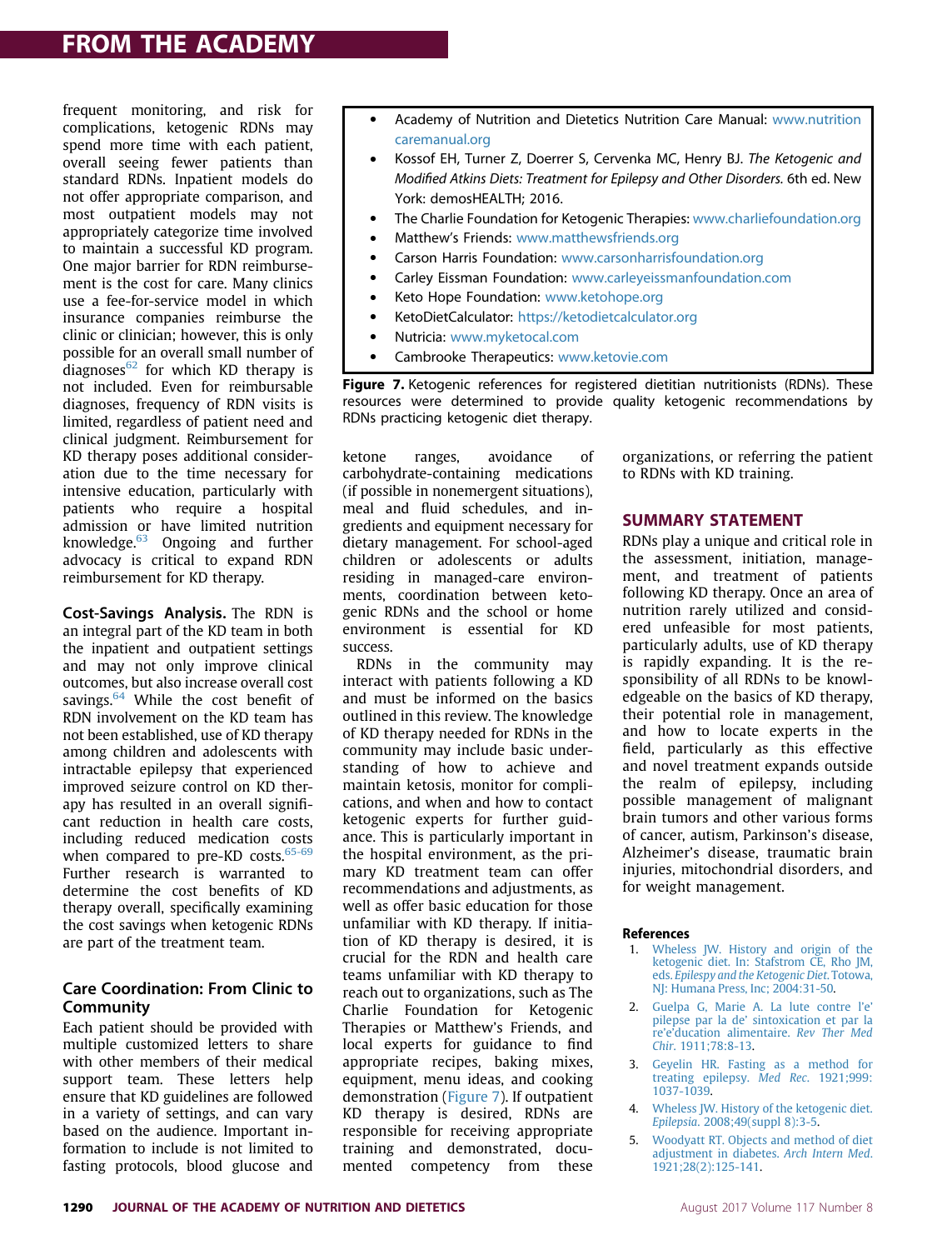- <span id="page-12-0"></span>6. [Wilder RM. The effect of ketonemia on](http://refhub.elsevier.com/S2212-2672(17)30560-9/sref6) [the course of epilepsy.](http://refhub.elsevier.com/S2212-2672(17)30560-9/sref6) Mayo Clin Bull. [1921;2:307.](http://refhub.elsevier.com/S2212-2672(17)30560-9/sref6)
- 7. [Kossoff E, Wang H. Dietary therapies for](http://refhub.elsevier.com/S2212-2672(17)30560-9/sref7) epilepsy. Biomed J[. 2013;36\(1\):2-8](http://refhub.elsevier.com/S2212-2672(17)30560-9/sref7).
- 8. [Cervenka MC, Kossoff EH. Dietary treat](http://refhub.elsevier.com/S2212-2672(17)30560-9/sref8)[ment of intractable epilepsy.](http://refhub.elsevier.com/S2212-2672(17)30560-9/sref8) Continuum (Minneap, Minn)[. 2013;19\(3 Epilepsy\):](http://refhub.elsevier.com/S2212-2672(17)30560-9/sref8) [756-766.](http://refhub.elsevier.com/S2212-2672(17)30560-9/sref8)
- 9. [Peterman MG. The ketogenic diet in epi](http://refhub.elsevier.com/S2212-2672(17)30560-9/sref9)lepsy. JAMA[. 1925;84\(26\):1979-1983.](http://refhub.elsevier.com/S2212-2672(17)30560-9/sref9)
- 10. [Sills MA, Forsythe WI, Haidukewych D,](http://refhub.elsevier.com/S2212-2672(17)30560-9/sref10) [MacDonald A, Robinson M. The medium](http://refhub.elsevier.com/S2212-2672(17)30560-9/sref10)[chain triglyceride diet and intractable](http://refhub.elsevier.com/S2212-2672(17)30560-9/sref10) epilepsy. [Arch Disease Child](http://refhub.elsevier.com/S2212-2672(17)30560-9/sref10). 1986;61(12): [1169-1172.](http://refhub.elsevier.com/S2212-2672(17)30560-9/sref10)
- 11. [Kossoff EH, Dorward JL. The modi](http://refhub.elsevier.com/S2212-2672(17)30560-9/sref11)fied Atkins diet. Epilepsia[. 2008;49\(suppl 8\):](http://refhub.elsevier.com/S2212-2672(17)30560-9/sref11) [37-41.](http://refhub.elsevier.com/S2212-2672(17)30560-9/sref11)
- 12. [Kossoff EH, McGrogan JR, Bluml RM,](http://refhub.elsevier.com/S2212-2672(17)30560-9/sref12) [Pillas DJ, Rubenstein JE, Vining EP.](http://refhub.elsevier.com/S2212-2672(17)30560-9/sref12) A modifi[ed Atkins diet is effective for the](http://refhub.elsevier.com/S2212-2672(17)30560-9/sref12) [treatment of intractable pediatric epi](http://refhub.elsevier.com/S2212-2672(17)30560-9/sref12)lepsy. Epilepsia[. 2006;47\(2\):421-424](http://refhub.elsevier.com/S2212-2672(17)30560-9/sref12).
- 13. [Pfeifer HH, Thiele EA. Low-glycemic](http://refhub.elsevier.com/S2212-2672(17)30560-9/sref13)[index treatment: A liberalized ketogenic](http://refhub.elsevier.com/S2212-2672(17)30560-9/sref13) [diet for treatment of intractable epilepsy.](http://refhub.elsevier.com/S2212-2672(17)30560-9/sref13) Neurology[. 2005;65\(11\):1810-1812](http://refhub.elsevier.com/S2212-2672(17)30560-9/sref13).
- 14. Shafer PO. About epilepsy: The basics. The Epilepsy Foundation website. [http://](http://www.epilepsy.com/learn/about-epilepsy-basics) [www.epilepsy.com/learn/about-epilepsy-](http://www.epilepsy.com/learn/about-epilepsy-basics)[basics.](http://www.epilepsy.com/learn/about-epilepsy-basics) Published September 2014. Accessed October 1, 2015.
- 15. [Fisher RS, Acevedo C, Arzimanoglou A,](http://refhub.elsevier.com/S2212-2672(17)30560-9/sref15) et al. ILAE offi[cial report: A practical](http://refhub.elsevier.com/S2212-2672(17)30560-9/sref15) clinical defi[nition of epilepsy.](http://refhub.elsevier.com/S2212-2672(17)30560-9/sref15) Epilepsia. [2014;55\(4\):475-482.](http://refhub.elsevier.com/S2212-2672(17)30560-9/sref15)
- 16. [Klein P, Tyrlikova I, Mathews GC. Dietary](http://refhub.elsevier.com/S2212-2672(17)30560-9/sref16) [treatment in adults with refractory epi](http://refhub.elsevier.com/S2212-2672(17)30560-9/sref16)[lepsy: A review.](http://refhub.elsevier.com/S2212-2672(17)30560-9/sref16) Neurology. 2014;83(21): [1978-1985.](http://refhub.elsevier.com/S2212-2672(17)30560-9/sref16)
- 17. [Rho JM. How does the ketogenic diet](http://refhub.elsevier.com/S2212-2672(17)30560-9/sref17) [induce anti-seizure effects?](http://refhub.elsevier.com/S2212-2672(17)30560-9/sref17) Neurosci Lett. [2017;637:4-10.](http://refhub.elsevier.com/S2212-2672(17)30560-9/sref17)
- 18. [Greene AE, Todorova MT, McGowan R,](http://refhub.elsevier.com/S2212-2672(17)30560-9/sref18) [Seyfriend TN. Caloric restriction inhibits](http://refhub.elsevier.com/S2212-2672(17)30560-9/sref18) [seizure susceptibility in epileptic EL mice](http://refhub.elsevier.com/S2212-2672(17)30560-9/sref18) [by reducing blood glucose.](http://refhub.elsevier.com/S2212-2672(17)30560-9/sref18) Epilepsia. [2001;42\(11\):1371-1378.](http://refhub.elsevier.com/S2212-2672(17)30560-9/sref18)
- 19. [Bough KJ, Rho JM. Anticonvulsant mech](http://refhub.elsevier.com/S2212-2672(17)30560-9/sref19)[anisms of the ketogenic diet.](http://refhub.elsevier.com/S2212-2672(17)30560-9/sref19) Epilepsia. [2007;48\(1\):43-58.](http://refhub.elsevier.com/S2212-2672(17)30560-9/sref19)
- 20. [Juge N, Gray JA, Omote H, et al. Metabolic](http://refhub.elsevier.com/S2212-2672(17)30560-9/sref20) [control of vesicular glutamate transport](http://refhub.elsevier.com/S2212-2672(17)30560-9/sref20) and release. Neuron[. 2010;68\(1\):](http://refhub.elsevier.com/S2212-2672(17)30560-9/sref20) [99-112](http://refhub.elsevier.com/S2212-2672(17)30560-9/sref20).
- 21. [Keith HM. Factors in](http://refhub.elsevier.com/S2212-2672(17)30560-9/sref21)fluencing experi[mentally produced convulsions.](http://refhub.elsevier.com/S2212-2672(17)30560-9/sref21) Arch Neurol[. 1933;29\(1\):148-154](http://refhub.elsevier.com/S2212-2672(17)30560-9/sref21).
- 22. [Ma W, Berg J, Yellen G. Ketogenic diet](http://refhub.elsevier.com/S2212-2672(17)30560-9/sref22) metabolites reduce fi[ring in central neu](http://refhub.elsevier.com/S2212-2672(17)30560-9/sref22)[rons by opening KATP channels.](http://refhub.elsevier.com/S2212-2672(17)30560-9/sref22) J Neurosci[. 2007;27\(14\):3618-3625.](http://refhub.elsevier.com/S2212-2672(17)30560-9/sref22)
- 23. [Yudkoff M, Daikhin Y, Nissim I, et al.](http://refhub.elsevier.com/S2212-2672(17)30560-9/sref23) [Response of brain amino acid metabolism](http://refhub.elsevier.com/S2212-2672(17)30560-9/sref23) to ketosis. Neurochem Int[. 2005;47\(1-2\):](http://refhub.elsevier.com/S2212-2672(17)30560-9/sref23) [119-128.](http://refhub.elsevier.com/S2212-2672(17)30560-9/sref23)
- 24. [Jarrett SG, Milder JB, Liang L, Patel M. The](http://refhub.elsevier.com/S2212-2672(17)30560-9/sref24) [ketogenic diet increases mitochondrial](http://refhub.elsevier.com/S2212-2672(17)30560-9/sref24)<br>glutathione levels. *J Neurochem*. [glutathione levels.](http://refhub.elsevier.com/S2212-2672(17)30560-9/sref24) J [2008;106\(3\):1044-1051.](http://refhub.elsevier.com/S2212-2672(17)30560-9/sref24)
- 25. The Charlie Foundation for Ketogenic Therapies. What is a ketogenic diet? [https://www.charliefoundation.org/explore-](https://www.charliefoundation.org/explore-ketogenic-diet/explore-1/introducing-the-diet)

[ketogenic-diet/explore-1/introducing-the](https://www.charliefoundation.org/explore-ketogenic-diet/explore-1/introducing-the-diet)[diet.](https://www.charliefoundation.org/explore-ketogenic-diet/explore-1/introducing-the-diet) Accessed June 16, 2016.

- 26. US Department of Health and Human Services. Dietary Guidelines for Americans. Office of Disease Prevention and Health Promotion website. [http://health.](http://health.gov/dietaryguidelines/) [gov/dietaryguidelines/.](http://health.gov/dietaryguidelines/) Accessed June 14, 2016.
- 27. [Klein P, Janousek J, Barber A,](http://refhub.elsevier.com/S2212-2672(17)30560-9/sref27) [Weissberger R. Ketogenic diet treatment](http://refhub.elsevier.com/S2212-2672(17)30560-9/sref27) [in adults with refractory epilepsy.](http://refhub.elsevier.com/S2212-2672(17)30560-9/sref27) Epilepsy Behav[. 2010;19\(4\):575-579.](http://refhub.elsevier.com/S2212-2672(17)30560-9/sref27)
- 28. [Kossoff EH, Turner Z, Doerrer S,](http://refhub.elsevier.com/S2212-2672(17)30560-9/sref28) [Cervenka MC, Henry BJ.](http://refhub.elsevier.com/S2212-2672(17)30560-9/sref28) The Ketogenic and Modifi[ed Atkins Diets: Treatment for Epi](http://refhub.elsevier.com/S2212-2672(17)30560-9/sref28)[lepsy](http://refhub.elsevier.com/S2212-2672(17)30560-9/sref28) [and](http://refhub.elsevier.com/S2212-2672(17)30560-9/sref28) [Other](http://refhub.elsevier.com/S2212-2672(17)30560-9/sref28) [Disorders](http://refhub.elsevier.com/S2212-2672(17)30560-9/sref28). 6<sup>th</sup> [ed. New](http://refhub.elsevier.com/S2212-2672(17)30560-9/sref28) [York: demosHEALTH; 2016.](http://refhub.elsevier.com/S2212-2672(17)30560-9/sref28)
- 29. [Neal EG, Chaffe H, Schwartz RH, et al. The](http://refhub.elsevier.com/S2212-2672(17)30560-9/sref29) [ketogenic diet for the treatment of](http://refhub.elsevier.com/S2212-2672(17)30560-9/sref29) [childhood epilepsy: A randomized](http://refhub.elsevier.com/S2212-2672(17)30560-9/sref29) [controlled trial.](http://refhub.elsevier.com/S2212-2672(17)30560-9/sref29) Lancet Neurol. 2008;7(6): [500-506.](http://refhub.elsevier.com/S2212-2672(17)30560-9/sref29)
- 30. [Martin K, Jackson CF, Levy RG, Cooper PN.](http://refhub.elsevier.com/S2212-2672(17)30560-9/sref30) [Ketogenic diet and other dietary treat](http://refhub.elsevier.com/S2212-2672(17)30560-9/sref30)[ments for epilepsy.](http://refhub.elsevier.com/S2212-2672(17)30560-9/sref30) Cochrane Database Systematic Reviews[. 2016;2:CD001903](http://refhub.elsevier.com/S2212-2672(17)30560-9/sref30).
- 31. [Ye F, Li XJ, Jiang WL, Sun HB, Liu J. Ef](http://refhub.elsevier.com/S2212-2672(17)30560-9/sref31)ficacy [of and patient compliance with a keto](http://refhub.elsevier.com/S2212-2672(17)30560-9/sref31)[genic diet in adults with intractable epi](http://refhub.elsevier.com/S2212-2672(17)30560-9/sref31)[lepsy: A meta-analysis.](http://refhub.elsevier.com/S2212-2672(17)30560-9/sref31) J Clin Neurol. [2015;11\(1\):26-31](http://refhub.elsevier.com/S2212-2672(17)30560-9/sref31).
- 32. [Kossoff EH, Zupec-Kania BA, Amark PE,](http://refhub.elsevier.com/S2212-2672(17)30560-9/sref32) [et al. Optimal clinical management of](http://refhub.elsevier.com/S2212-2672(17)30560-9/sref32) [children receiving the ketogenic diet:](http://refhub.elsevier.com/S2212-2672(17)30560-9/sref32) [Recommendations of the International](http://refhub.elsevier.com/S2212-2672(17)30560-9/sref32) [Ketogenic Diet Study Group.](http://refhub.elsevier.com/S2212-2672(17)30560-9/sref32) Epilepsia. [2009;50\(2\):304-317](http://refhub.elsevier.com/S2212-2672(17)30560-9/sref32).
- 33. [The Charlie Foundation for Ketogenic](http://refhub.elsevier.com/S2212-2672(17)30560-9/sref33) Therapies. Professional'[s Guide to the](http://refhub.elsevier.com/S2212-2672(17)30560-9/sref33) Ketogenic Diet. [2016. Santa Monica, CA:](http://refhub.elsevier.com/S2212-2672(17)30560-9/sref33) [The Charlie Foundation for Ketogenic](http://refhub.elsevier.com/S2212-2672(17)30560-9/sref33) [Therapies; 2008](http://refhub.elsevier.com/S2212-2672(17)30560-9/sref33).
- 34. [Zupec-Kania BA, Spellman E. An overview](http://refhub.elsevier.com/S2212-2672(17)30560-9/sref34) [of the ketogenic diet for pediatric epilepsy.](http://refhub.elsevier.com/S2212-2672(17)30560-9/sref34) Nutr Clin Pract[. 2008;23\(6\):589-596.](http://refhub.elsevier.com/S2212-2672(17)30560-9/sref34)
- 35. [Neal EG, Zupec-Kania B, Pfeifer HH. Carni](http://refhub.elsevier.com/S2212-2672(17)30560-9/sref35)[tine, nutritional supplementation and](http://refhub.elsevier.com/S2212-2672(17)30560-9/sref35) [discontinuation of ketogenic diet thera](http://refhub.elsevier.com/S2212-2672(17)30560-9/sref35)pies. Epilepsy Res[. 2012;100\(3\):267-271.](http://refhub.elsevier.com/S2212-2672(17)30560-9/sref35)
- 36. [Berggvist AG, Schall JI, Stallings VA.](http://refhub.elsevier.com/S2212-2672(17)30560-9/sref36) [Vitamin D status in children with intrac](http://refhub.elsevier.com/S2212-2672(17)30560-9/sref36)[table epilepsy, and impact of the keto](http://refhub.elsevier.com/S2212-2672(17)30560-9/sref36)genic diet. Epilepsia[. 2007;48\(1\):66-71.](http://refhub.elsevier.com/S2212-2672(17)30560-9/sref36)
- 37. [Hollo A, Clemens Z, Armondi A, Lakatos P,](http://refhub.elsevier.com/S2212-2672(17)30560-9/sref37) [Szucs A. Correlation of vitamin D de](http://refhub.elsevier.com/S2212-2672(17)30560-9/sref37)fi[ciency improves seizure control in epi](http://refhub.elsevier.com/S2212-2672(17)30560-9/sref37)[lepsy: A pilot study.](http://refhub.elsevier.com/S2212-2672(17)30560-9/sref37) Epilepsy Behav. [2012;24\(1\):131-133](http://refhub.elsevier.com/S2212-2672(17)30560-9/sref37).
- 38. [Lebel D, Morin C, Laberge M, Achim N,](http://refhub.elsevier.com/S2212-2672(17)30560-9/sref38) [Carmant L. The carbohydrate and caloric](http://refhub.elsevier.com/S2212-2672(17)30560-9/sref38) [content of concomitant medications for](http://refhub.elsevier.com/S2212-2672(17)30560-9/sref38) [children with epilepsy on the ketogenic](http://refhub.elsevier.com/S2212-2672(17)30560-9/sref38) diet. Can J Neurol Sci[. 2001;28\(4\):322-340](http://refhub.elsevier.com/S2212-2672(17)30560-9/sref38).
- 39. [Bergqvist AG, Schall JI, Gallagher PR,](http://refhub.elsevier.com/S2212-2672(17)30560-9/sref39) [Cnaan A, Stallings VA. Fasting versus](http://refhub.elsevier.com/S2212-2672(17)30560-9/sref39) [gradual initiation of the ketogenic diet:](http://refhub.elsevier.com/S2212-2672(17)30560-9/sref39) [A prospective, randomized clinical](http://refhub.elsevier.com/S2212-2672(17)30560-9/sref39) trial of efficacy. Epilepsia[. 2005;46\(11\):](http://refhub.elsevier.com/S2212-2672(17)30560-9/sref39) [1810-1819](http://refhub.elsevier.com/S2212-2672(17)30560-9/sref39).
- 40. [Kim DW, Kang HC, Park JC, Kim HD. Bene](http://refhub.elsevier.com/S2212-2672(17)30560-9/sref40)fits [of the nonfasting ketogenic diet compared](http://refhub.elsevier.com/S2212-2672(17)30560-9/sref40) [with the initial fasting ketogenic diet.](http://refhub.elsevier.com/S2212-2672(17)30560-9/sref40) Pediatrics[. 2004;114\(6\):1627-1630](http://refhub.elsevier.com/S2212-2672(17)30560-9/sref40).
- 41. [Sever M, Aksay E, Gocan T, Yalcin N,](http://refhub.elsevier.com/S2212-2672(17)30560-9/sref41) [Eren ES, Ustuner F. Comparing](http://refhub.elsevier.com/S2212-2672(17)30560-9/sref41) finger-stick

[beta-hydroybutyrate with dipstick urine](http://refhub.elsevier.com/S2212-2672(17)30560-9/sref41) [tests in the detection of ketone bodies.](http://refhub.elsevier.com/S2212-2672(17)30560-9/sref41) Turk J Emerg Med[. 2016;14\(2\):47-52](http://refhub.elsevier.com/S2212-2672(17)30560-9/sref41).

- 42. [Brooke J, Stiell M, Ojo O. Evaluation of](http://refhub.elsevier.com/S2212-2672(17)30560-9/sref42) [the accuracy of capillary hydroxy](http://refhub.elsevier.com/S2212-2672(17)30560-9/sref42)[butyrate measurement compared with](http://refhub.elsevier.com/S2212-2672(17)30560-9/sref42) [other measurements in the diagnosis of](http://refhub.elsevier.com/S2212-2672(17)30560-9/sref42) [diabetic ketoacidosis: A systematic re](http://refhub.elsevier.com/S2212-2672(17)30560-9/sref42)view. [Int J Environ Res Public Health](http://refhub.elsevier.com/S2212-2672(17)30560-9/sref42). [2016;13\(9\):837](http://refhub.elsevier.com/S2212-2672(17)30560-9/sref42).
- 43. [Ayoub JA, Beaufrere H, Acierno MJ. Asso](http://refhub.elsevier.com/S2212-2672(17)30560-9/sref43)[ciation between urine osmolality and](http://refhub.elsevier.com/S2212-2672(17)30560-9/sref43) specifi[c gravity in dogs and the effect of](http://refhub.elsevier.com/S2212-2672(17)30560-9/sref43) [commonly measured urine solutes on](http://refhub.elsevier.com/S2212-2672(17)30560-9/sref43) that association. [Am J Vet Res](http://refhub.elsevier.com/S2212-2672(17)30560-9/sref43). [2013;74\(12\):1542-1545](http://refhub.elsevier.com/S2212-2672(17)30560-9/sref43).
- 44. [Fung EL, Chang SK, Yam KK, Yau PY.](http://refhub.elsevier.com/S2212-2672(17)30560-9/sref44) [Ketogenic diet as a therapeutic option in](http://refhub.elsevier.com/S2212-2672(17)30560-9/sref44)<br>super-refractory status epilepticus. status epilepticus. Pediatr Neonatol[. 2015;56\(6\):429-431](http://refhub.elsevier.com/S2212-2672(17)30560-9/sref44).
- 45. [Thakur KT, Probasco J, Hocker S, et al.](http://refhub.elsevier.com/S2212-2672(17)30560-9/sref45) [Ketogenic diet for adults in super re](http://refhub.elsevier.com/S2212-2672(17)30560-9/sref45)[fractory status epilepticus.](http://refhub.elsevier.com/S2212-2672(17)30560-9/sref45) Neurology. [2014;82\(8\):655-670](http://refhub.elsevier.com/S2212-2672(17)30560-9/sref45).
- 46. [Kossoff E, Nabbout R. The use of dietary](http://refhub.elsevier.com/S2212-2672(17)30560-9/sref46) [therapy for status epilepticus.](http://refhub.elsevier.com/S2212-2672(17)30560-9/sref46) J Child Neurol[. 2013;28\(8\):1049-1051.](http://refhub.elsevier.com/S2212-2672(17)30560-9/sref46)
- 47. [Van Delft R, Lambrechts D, Verschuure P,](http://refhub.elsevier.com/S2212-2672(17)30560-9/sref47) [Hulsman J, Majoie M. Blood beta](http://refhub.elsevier.com/S2212-2672(17)30560-9/sref47)[hydroxybutyrate correlates better with](http://refhub.elsevier.com/S2212-2672(17)30560-9/sref47) [seizure reduction due to ketogenic diet](http://refhub.elsevier.com/S2212-2672(17)30560-9/sref47) [than to ketones in the urine.](http://refhub.elsevier.com/S2212-2672(17)30560-9/sref47) Seizure. [2010;19\(1\):36-39](http://refhub.elsevier.com/S2212-2672(17)30560-9/sref47).
- 48. [Hartman AL, Gasior M, Vining EPG,](http://refhub.elsevier.com/S2212-2672(17)30560-9/sref48) [Rogawski MA. The neuropharmacology of](http://refhub.elsevier.com/S2212-2672(17)30560-9/sref48) [the ketogenic diet.](http://refhub.elsevier.com/S2212-2672(17)30560-9/sref48) Pediatr Neurol. [2007;36\(5\):281-292](http://refhub.elsevier.com/S2212-2672(17)30560-9/sref48).
- 49. [Cervenka MC, Patton K, Eloyan A, Henry B,](http://refhub.elsevier.com/S2212-2672(17)30560-9/sref49) [Kossoff EH. The impact of the modi](http://refhub.elsevier.com/S2212-2672(17)30560-9/sref49)fied [Atkins diet on lipid pro](http://refhub.elsevier.com/S2212-2672(17)30560-9/sref49)files in adults [with epilepsy.](http://refhub.elsevier.com/S2212-2672(17)30560-9/sref49) Nutr Neurosci. 2016;19(3): [131-137.](http://refhub.elsevier.com/S2212-2672(17)30560-9/sref49)
- 50. [Kapetanakis M, Liuba P, Odermarsky M,](http://refhub.elsevier.com/S2212-2672(17)30560-9/sref50) [Lundgren J, Hallbook T. Effects of keto](http://refhub.elsevier.com/S2212-2672(17)30560-9/sref50)[genic diet on vascular function.](http://refhub.elsevier.com/S2212-2672(17)30560-9/sref50) Eur J Paediatr Neurol[. 2014;18\(4\):489-494.](http://refhub.elsevier.com/S2212-2672(17)30560-9/sref50)
- [Smith M, Politzre N, Macgarvle D,](http://refhub.elsevier.com/S2212-2672(17)30560-9/sref51) [McAndrews ME, Del Campo M. Ef](http://refhub.elsevier.com/S2212-2672(17)30560-9/sref51)ficacy [and tolerability of the modi](http://refhub.elsevier.com/S2212-2672(17)30560-9/sref51)fied Atkins [diet in adults with pharmacoresistant](http://refhub.elsevier.com/S2212-2672(17)30560-9/sref51) [epilepsy: A prospective observational](http://refhub.elsevier.com/S2212-2672(17)30560-9/sref51) study. Epilepsia[. 2001;52\(4\):775-780](http://refhub.elsevier.com/S2212-2672(17)30560-9/sref51).
- 52. [Samaha FF, Iqbal N, Seshadri P, et al.](http://refhub.elsevier.com/S2212-2672(17)30560-9/sref52) [A low-carbohydrate as compared with a](http://refhub.elsevier.com/S2212-2672(17)30560-9/sref52) [low-fat diet in severe obesity.](http://refhub.elsevier.com/S2212-2672(17)30560-9/sref52) N Engl J Med[. 2003;348\(21\):2074-2081.](http://refhub.elsevier.com/S2212-2672(17)30560-9/sref52)
- 53. [Foster GD, Wyatt HR, Hill JO, et al.](http://refhub.elsevier.com/S2212-2672(17)30560-9/sref53) [A randomized trial of a low-carbohydrate](http://refhub.elsevier.com/S2212-2672(17)30560-9/sref53) [diet for obesity.](http://refhub.elsevier.com/S2212-2672(17)30560-9/sref53) N Engl J Med. [2003;348\(21\):2082-2090](http://refhub.elsevier.com/S2212-2672(17)30560-9/sref53).
- 54. [Chen W, Kossoff EH. Long-term follow-up](http://refhub.elsevier.com/S2212-2672(17)30560-9/sref54) [of children treated with the modi](http://refhub.elsevier.com/S2212-2672(17)30560-9/sref54)fied Atkins diet. [J Child Neurol](http://refhub.elsevier.com/S2212-2672(17)30560-9/sref54). 2012;27(6): [754-758.](http://refhub.elsevier.com/S2212-2672(17)30560-9/sref54)
- 55. [Sharman MJ, Kraemer WJ, Love DM, et al.](http://refhub.elsevier.com/S2212-2672(17)30560-9/sref55) [A ketogenic diet favorably affects serum](http://refhub.elsevier.com/S2212-2672(17)30560-9/sref55) [biomarkers for cardiovascular disease in](http://refhub.elsevier.com/S2212-2672(17)30560-9/sref55) [normal-weight men.](http://refhub.elsevier.com/S2212-2672(17)30560-9/sref55) J Nutr. 2002;132(7): [1879-1885.](http://refhub.elsevier.com/S2212-2672(17)30560-9/sref55)
- 56. [Song TJ, Cho HJ, Chang Y, et al. Low](http://refhub.elsevier.com/S2212-2672(17)30560-9/sref56)[density lipoprotein particle size predicts a](http://refhub.elsevier.com/S2212-2672(17)30560-9/sref56) [poor outcome in patients with athero](http://refhub.elsevier.com/S2212-2672(17)30560-9/sref56)[thrombotic stroke.](http://refhub.elsevier.com/S2212-2672(17)30560-9/sref56) J Clin Neurol. [2015;11\(1\):80-96](http://refhub.elsevier.com/S2212-2672(17)30560-9/sref56).